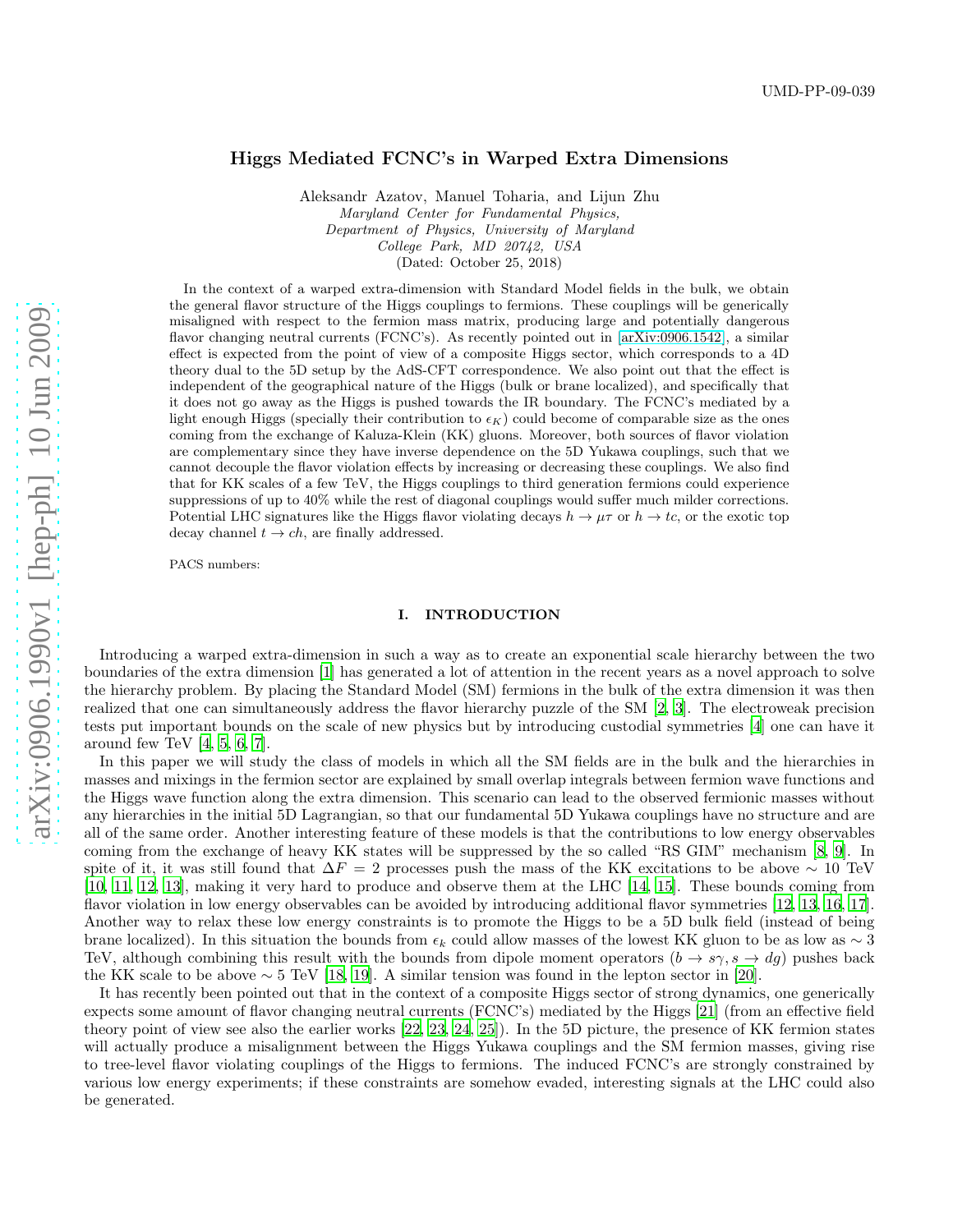The possibility of a flavor misalignment between the Higgs Yukawa matrices and the fermion mass matrices in the context of 5D warped scenarios was first briefly mentioned in [\[26\]](#page-20-8), although it was not until [\[27\]](#page-20-9) where a detailed analysis of the flavor structure of the couplings of the Higgs (brane localized) was first performed. There, the effects on the flavor violating Higgs couplings were found to be small (except for third generation quarks), with the (hidden) assumption that the contribution from a specific type of operators is negligible. In a more general Higgs context (bulk or brane localized), all the sources of Higgs flavor violation were then pointed out in [\[11,](#page-19-10) [28\]](#page-20-10), including the previously neglected operators, although no analysis on the overall size of the Higgs FCNC's was performed. Moreover, in the limit of a brane localized Higgs, the effects of the larger sources of flavor are claimed to become negligible, and so it is again found that Higgs mediated FCNC's are highly suppressed in the case of a brane Higgs.

In this work, we show that the induced misalignment in the Higgs couplings is generically large and phenomenologically important in both bulk and brane localized Higgs scenarios. The main cause for this result is the effect of the originally neglected operators which, due to a subtlety in the treatment of the brane localized Higgs, ends up surviving in the brane limit and giving rise to important misalignments between the Higgs Yukawa couplings and the fermion mass matrices.

The outline of the paper is as follows: in section II we review the model independent argument such that (TeV suppressed) higher order effective operators in the Higgs sector can lead to potentially large Higgs FCNC's. This is then applied to the 5D RS model, first in the mass insertion approximation in order to quickly estimate the size of the corrections. In section III we proceed with a more precise calculation of the Higgs Yukawa couplings in the case of one fermion generation, and for a bulk Higgs scenario. The deviation in the Yukawa couplings is quite insensitive to how much the Higgs is localized near the IR brane; this result is confirmed in section IV by doing a 5D computation for the case of an exactly IR localized Higgs field, and it seems at odds with the mass insertion approximation which suggests that the corrections to the flavor violating Higgs couplings should vanish in the brane Higgs limit. This apparent contradiction is addressed and resolved in that same section. In section V we extend our results to the case of three generations and then in section VI, we give an estimate of the expected overall size of the Yukawa coupling matrices. We also argue that the couplings of the Higgs to third generation fermions might be significantly suppressed. These estimates are confirmed in section VII by the results of our numerical scan. Finally, section VIII is devoted to the study of phenomenological implications of Higgs mediated flavor violations, where we discuss low energy bounds arising from  $\Delta F = 2$  processes as well as interesting collider signatures.

## <span id="page-1-2"></span>II. FLAVOR MISALIGNMENT ESTIMATE

From an effective field theory approach it is easy to write the lowest order operators responsible for generating a misalignment in flavor space between the Higgs Yukawa couplings and the SM fermion masses. For simplicity we focus on the down quark sector and write the following dimension 6 operators of the 4D effective Lagrangian [\[21,](#page-20-3) [22,](#page-20-4) [23,](#page-20-5) [24,](#page-20-6) [25\]](#page-20-7):

$$
\lambda_{ij}\frac{H^2}{\Lambda^2} H \overline{Q}_{L_i} D_{R_j}, \quad k_{ij}^D \frac{H^2}{\Lambda^2} \overline{D}_{R_i} \partial \hspace{-0.05cm}D_{R_j} \quad \text{and} \quad k_{ij}^Q \frac{H^2}{\Lambda^2} \overline{Q}_{L_i} \partial \hspace{-0.05cm}Q_{L_j} \tag{1}
$$

where  $Q_{L_i}$  and  $D_{R_j}$  are the fermionic  $SU(2)$  doublets and singlets of the SM, with  $\lambda_{ij}$ ,  $k_{ij}^D$  and  $k_{ij}^Q$  being complex coefficients and  $i, j$  are flavor indices;  $\Lambda$  is the cut-off or the threshold scale of the effective Lagrangian. Upon electroweak symmetry breaking (EWSB), these operators will give a correction to the fermion kinetic terms and to the fermion mass terms. Calling  $y_{ij}$  the original Yukawa couplings, the corrected fermion mass and kinetic terms become:

<span id="page-1-0"></span>
$$
v_4\left(y_{ij} + \lambda_{ij}\frac{v_4^2}{\Lambda^2}\right)\overline{Q}_{L_i}D_{R_j}, \quad \left(\delta_{ij}/2 + k_{ij}^D\frac{v_4^2}{\Lambda^2}\right)\overline{D}_{R_i}\partial\!\!\!/D_{R_j} \quad \text{and} \quad \left(\delta_{ij}/2 + k_{ij}^Q\frac{v_4^2}{\Lambda^2}\right)\overline{Q}_{L_i}\partial\!\!\!/Q_{L_j},\tag{2}
$$

where  $v_4 = 174 \text{ GeV}$  is the Higgs electroweak vev, i.e.  $H = h/\sqrt{2} + v_4$ , with h being the physical Higgs scalar. On the other hand, the induced operators involving two fermions and one physical Higgs h become:

<span id="page-1-1"></span>
$$
\left(y_{ij} + 3\lambda_{ij}\frac{v_4^2}{\Lambda^2}\right)\frac{h}{\sqrt{2}}\overline{Q}_{L_i}D_{R_j}, \qquad \left(2k_{ij}^D\frac{v}{\Lambda^2}\right)\frac{h}{\sqrt{2}}\overline{D}_{R_i}\partial/D_{R_j} \qquad \text{and} \qquad \left(2k_{ij}^Q\frac{v_4}{\Lambda^2}\right)\frac{h}{\sqrt{2}}\overline{Q}_{L_i}\partial Q_{L_j}.\tag{3}
$$

From Eq.[\(2\)](#page-1-0) it is clear that one has to redefine the fermion fields to canonically normalize the new kinetic terms and then perform a bi-unitary transformation to diagonalize the resulting mass matrix. These fermion redefinitions and rotations will not in general diagonalize the couplings from Eq. [\(3\)](#page-1-1) and therefore, we will obtain tree-level flavor changing Higgs couplings, with a generic size controlled by  $\frac{v^2}{\Lambda^2}$ .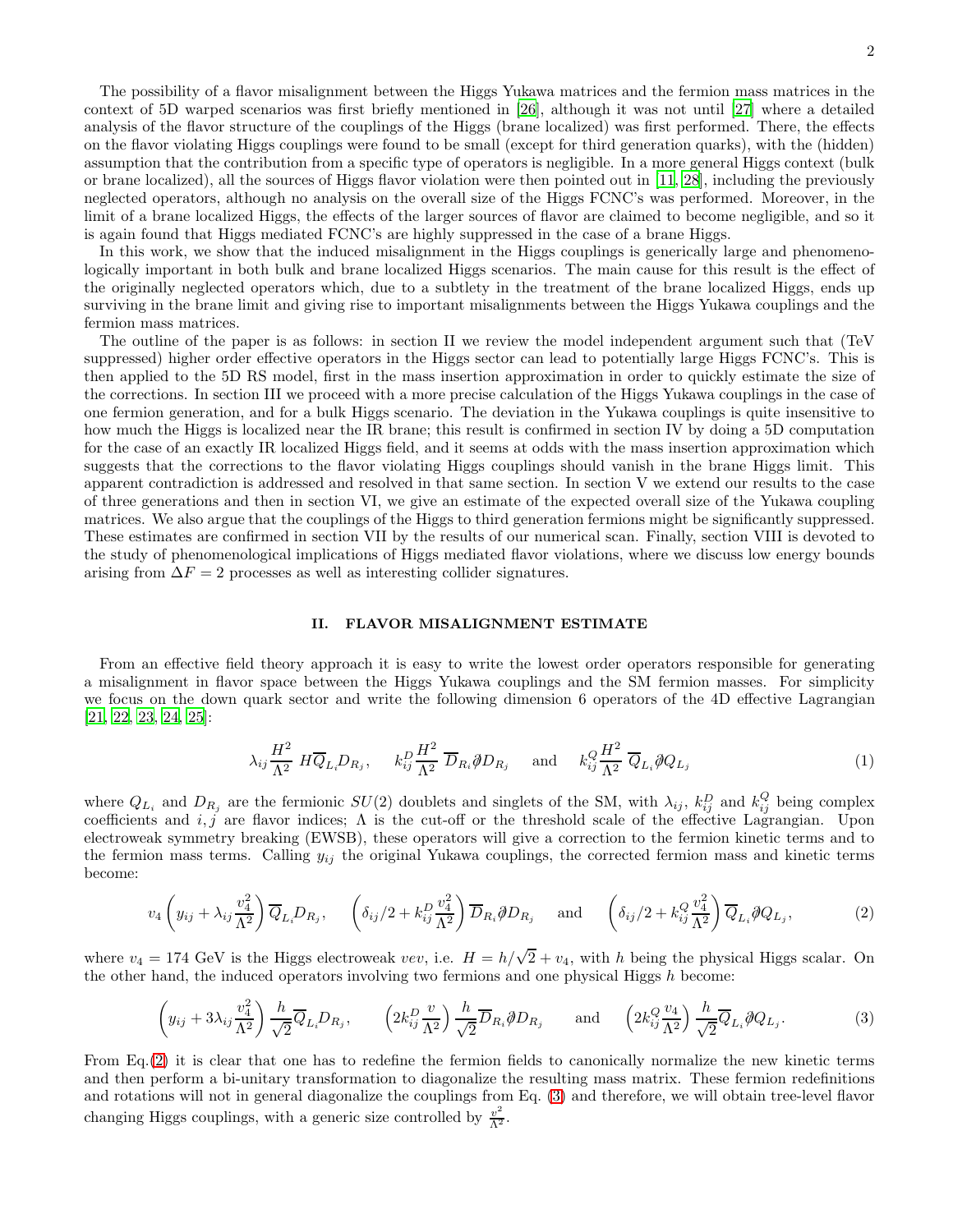$$
ds^{2} = \frac{1}{(kz)^{2}} \left( \eta_{\mu\nu} dx^{\mu} dx^{\nu} - dz^{2} \right),
$$
\n(4)

with the UV (IR) branes localized at  $z = R$  ( $z = R'$ ) and with k being the curvature scale of the AdS space. We are interested here in the flavor structure of the Yukawa couplings between the Higgs and the fermions. However, it is instructive to first consider the case of only one generation and study the (potentially large) corrections induced to the single Yukawa coupling. One can then easily generalize to three generations and find the misalignment between the fermion mass matrix and the Yukawa couplings matrix.

We will focus on the down-quark sector of a simple setup in which we consider the 5D fermions  $Q, D$ . They contain the 4D SM  $SU(2)_L$  doublet and singlet fermions respectively with a 5D action

<span id="page-2-0"></span>
$$
S_{\text{fermion}} = \int d^4x \, dz \sqrt{g} \left[ \frac{i}{2} \left( \bar{Q} \Gamma^A \mathcal{D}_A Q - \mathcal{D}_A \bar{Q} \Gamma^A Q \right) + \frac{c_q}{R} \bar{Q} Q + (Q \to D) + \left( Y_d \ \bar{Q} H D + h.c. \right) \right] \tag{5}
$$

where  $c_q$  and  $c_d$  are the 5D fermion mass coefficients and H is the bulk Higgs field localized towards IR brane. The wavefunctions of the fermion zero modes are determined by their corresponding 5D mass coefficients. To obtain a chiral spectrum, we choose the following boundary conditions for  $Q, D$ 

$$
Q_L(++)\quad Q_R(--), \quad D_L(--), \quad D_R(++)\tag{6}
$$

Then, only  $Q_L$  and  $D_R$  will have zero modes, with wavefunctions:

$$
q_L^0(z) = f(c_q) \frac{R'^{-\frac{1}{2} + c_q}}{R^2} z^{2 - c_q} \tag{7}
$$

$$
d_R^0(z) = f(-c_d) \frac{R'^{-\frac{1}{2}-c_d}}{R^2} z^{2+c_d}, \tag{8}
$$

where we have defined  $f(c) \equiv \sqrt{\frac{1-2c}{1-\epsilon^{1-2c}}}$  and the hierarchically small parameter  $\epsilon = R/R' \approx 10^{-15}$ , which is generally referred to as the "warp factor". Thus, if we choose  $c_q(-c_d) > 1/2$ , then the zero modes wavefunctions are localized towards the UV brane; if  $c_q(-c_d) < 1/2$ , they are localized towards the IR brane. The wavefunctions of the KK modes are all localized near the IR brane. Note that the wavefunctions of the KK modes  $Q_R$  and  $D_L$  vanish at the IR brane due to their boundary conditions. The Yukawa couplings of the Higgs with fermions (zero modes or heavy KK modes) are set by the overlap integrals of the corresponding wavefunctions. For a bulk Higgs localized near the IR brane, the zero-zero-Higgs, zero-KK-Higgs, KK-KK-Higgs Yukawa couplings are given approximately by

$$
Y_{d,00} \sim Y_* f(c_q) f(-c_d) \tag{9}
$$

$$
Y_{d,0n} \sim Y_* f(c_q) \text{ or } Y_* f(-c_d) \tag{10}
$$

$$
Y_{d,nm} \sim Y_* \tag{11}
$$

where  $Y_* = Y_d/\sqrt{R}$  is the  $O(1)$  dimensionless 5D Yukawa coupling, and we ignored  $O(1)$  factors in the equations above. The SM fermions are mostly zero mode fermions with some small amount of mixing with KK mode fermions. Therefore, we can use the mass insertion approximation to calculate the masses and Yukawa couplings of SM fermions. This is shown in Fig. [1,](#page-3-0) where  $q_L^0$ ,  $d_R^0$  are zero modes of  $SU(2)_L$  doublet and singlet fermions respectively and  $q_L^{KK}$ ,  $q_R^{KK}$ ,  $d_L^{KK}$ ,  $d_R^{KK}$  are KK mode fermions. From the Feynman diagram in Fig. [1](#page-3-0) we see that the SM fermion mass is given by

$$
m_{SM}^{d} \approx Y_{d,00} v_4 - Y_{d,0n} Y_{d,nm} Y_{d,m0} v_4 \frac{v^2}{M_{KK}^2}
$$
  

$$
\approx f(c_q) Y_* f(-c_d) v_4 - f(c_q) \frac{Y_*^2 v_4^2}{M_{KK}^2} f(-c_d) Y_* v_4
$$
 (12)

where  $v_4$  is the Higgs vev and we assume that all KK fermion masses are of the same order  $(M_{KK})$ .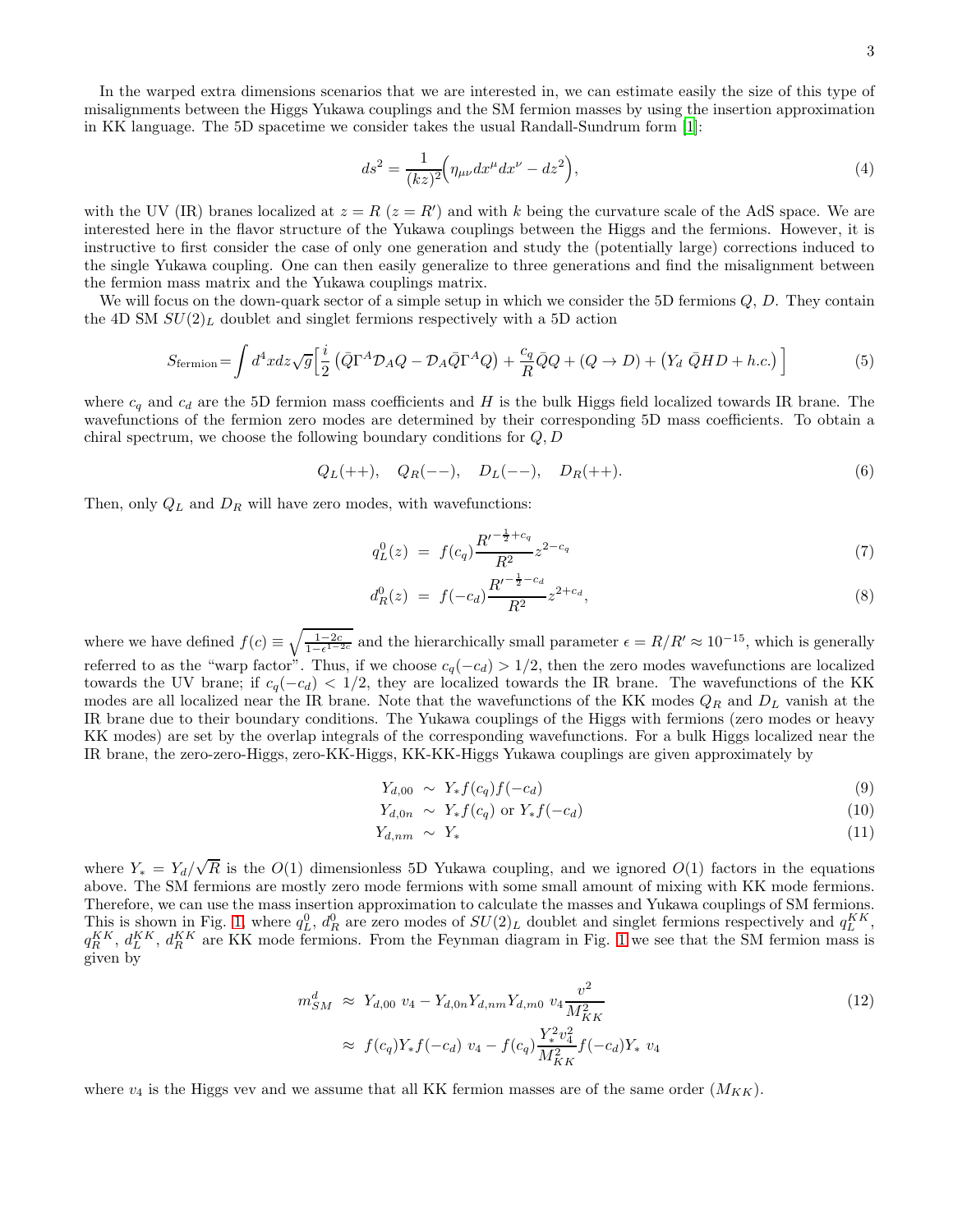

FIG. 1: Shift in masses and Yukawa couplings of SM fermions using the mass insertion approximation.

<span id="page-3-0"></span>

<span id="page-3-1"></span>FIG. 2: Correction to kinetic terms using insertion approximation.

The 4D effective Yukawa couplings of SM fermions can be calculated using the same diagram. However in the second diagram of Fig. [1,](#page-3-0) we have to set two external  $H$  to their vev  $v_4$  while the other one becomes the physical Higgs  $h$ , and there are three different ways to do this. Thus we obtain the 4D Yukawa couplings

$$
y_{SM}^d \approx f(c_q)Y_*f(-c_d) - 3f(c_q)\frac{Y_*^2v_4^2}{M_{KK}^2}f(-c_d)Y_* \tag{13}
$$

We see that the SM fermion masses and the 4D Yukawa couplings are not universally proportional; indeed there is a shift with respect to the SM prediction of  $m_{SM}^d = y_{SM}^d v_4$ .

We thus define the shift  $\Delta^d$  as

$$
\Delta^d = m_{SM}^d - y_{SM}^d v_4 \tag{14}
$$

and it is easy to see that the contribution of the diagrams of Fig. [1](#page-3-0) to  $\Delta^d$  is

<span id="page-3-3"></span>
$$
\Delta_1^d \approx 2f(c_q) \frac{Y_*^2 v_4^2}{M_{KK}^2} f(-c_d) v_4 Y_*.
$$
\n(15)

There is yet another source of shift between masses and Yukawa couplings coming this time from the corrections to the kinetic terms. This is the contribution which was pointed out and carefully computed in [\[27\]](#page-20-9), and as wee will see later, in agreement with our own results for that specific term. As shown in Fig. [2,](#page-3-1) the kinetic term for the fermion mode  $q_L^{SM}$  receives a correction induced by the mixing with KK fermion modes

$$
\left(1 + Y_{d,0n}Y_{d,n0}\frac{H^2}{M_{KK}^2}\right)\bar{q}_L^{SM}i\partial q_L^{SM} \approx \left(1 + f(c_q)^2 \frac{(Y_*H)^2}{M_{KK}^2}\right)\bar{q}_L^{SM}i\partial q_L^{SM}
$$
(16)

After redefining fields so that their kinetic term is canonical, there will be a new contribution to the shift between masses and Yukawa couplings given by

<span id="page-3-4"></span>
$$
\Delta_2^d \approx f(c_q)^3 \frac{Y_*^2 v_4^2}{M_{KK}^2} f(-c_d) v_4 Y_* \tag{17}
$$

Similarly, the correction to the kinetic term of  $d_R^{SM}$  gives the contribution

<span id="page-3-5"></span>
$$
\Delta_2^{d'} \approx f(c_q) \frac{Y_*^2 v_4^2}{M_{KK}^2} f(-c_d)^3 v_4 Y_* \tag{18}
$$

Adding all terms together, we find the total fermion mass-Yukawa shift

<span id="page-3-2"></span>
$$
\Delta^{d} = \Delta_{1}^{d} + \Delta_{2}^{d} + \Delta_{2}^{d'} \approx f(c_{q}) \frac{Y_{*}^{2} v_{4}^{2}}{M_{KK}^{2}} f(-c_{d}) v_{4} Y_{*} [2 + f(c_{q})^{2} + f(-c_{d})^{2}] \tag{19}
$$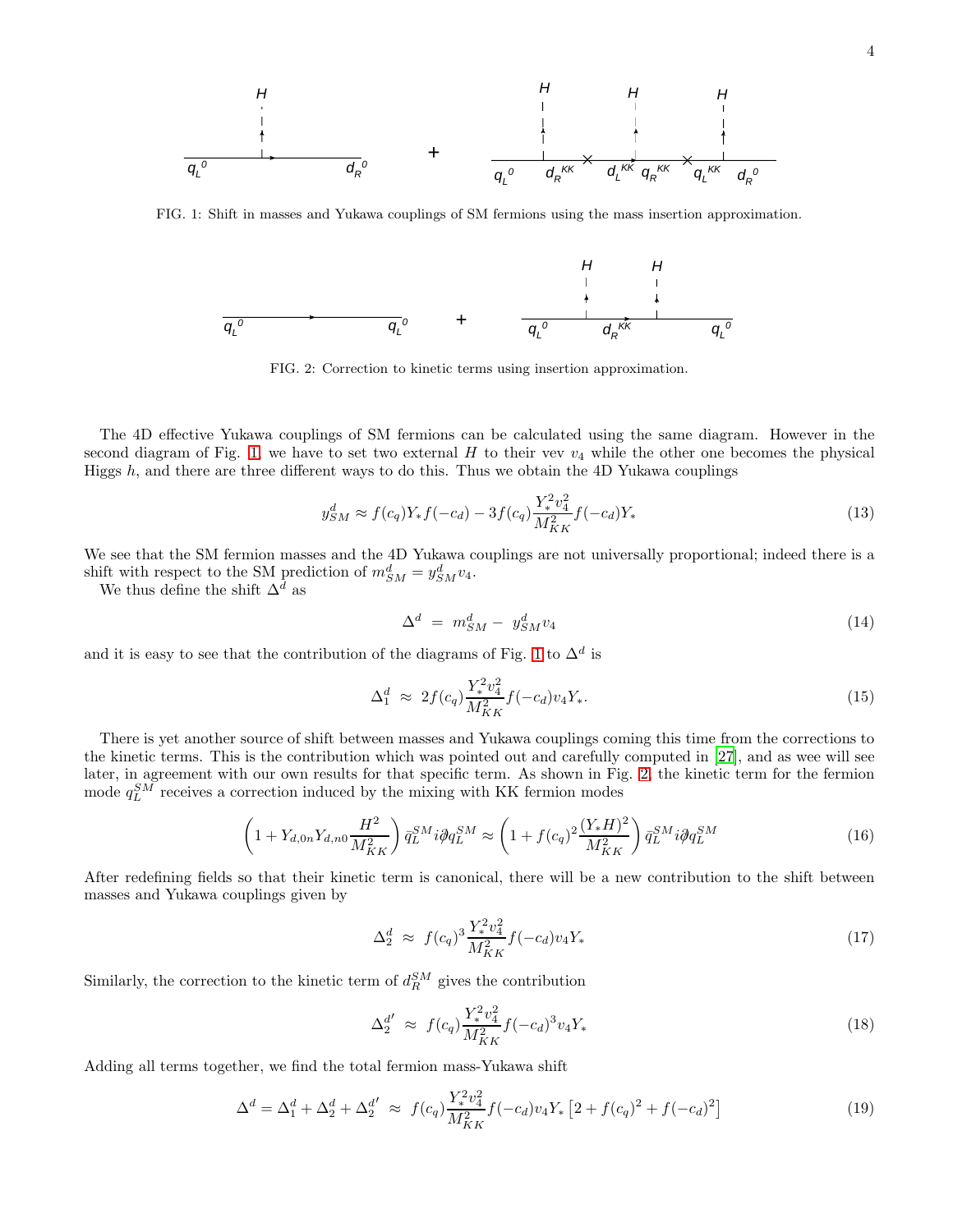If we extend to the case of three generations, we can see that this shift between SM fermion masses and Yukawa couplings produces a misalignment in flavor space between these. This misalignment will lead to flavor violating Higgs couplings once the fermion mass matrix is diagonalized.

For the first two generation quarks, we need  $f(c_q)$ ,  $f(-c_d) \ll 1$  to reproduce their small masses. Therefore, for these first two generations, the shift coming from the correction to kinetic terms (Fig. [2\)](#page-3-1) is negligible and the correction coming from the diagrams in Fig. [1](#page-3-0) will dominate. However, for the third generation, all effects are comparable. It is interesting to point out that the expression (Eq. [19\)](#page-3-2) (valid for one generation) is always positive, which leads to a reduction in the 4d effective Yukawa couplings compared to the SM ones.

## A. Brane Higgs subtlety

Finally, we must mention that there is a subtlety in the case of an exactly brane localized Higgs. As pointed out in [\[11,](#page-19-10) [28\]](#page-20-10), since the wavefunctions of  $q_R^{KK}$  and  $d_L^{KK}$  vanish at TeV brane (due to Dirichlet boundary conditions), their couplings to a brane localized Higgs should also vanish. This means that the second diagram in Fig. [1](#page-3-0) should give no contribution to the fermion mass-Yukawa shift (or at best a highly suppressed one). We would then expect to be left with only the correction coming from the kinetic term (Fig. [2\)](#page-3-1), which as stated above is negligible for light quarks. We observe, however, that upon EWSB, the wavefunctions  $q_R^{KK}$  and  $d_L^{KK}$  become discontinuous at the brane location [\[32\]](#page-20-11), with the jump of the wavefunctions being proportional to the brane Higgs vev  $v_4$ . This discontinuity requires some sort of regularization of the brane location, meaning that the couplings of  $q_R^{KK}$  and  $d_L^{KK}$  with the brane Higgs would be infinitesimally small, but non-zero. But we note that in the second diagram of Fig. [1,](#page-3-0) one has to sum over infinite KK modes and even though each KK mode will give an infinitesimally small contribution, the sum of infinite terms can lead to a finite (non-zero) result (and as it turns out, this is what happens, as shown explicitly in Appendix [C](#page-21-0) for this mass insertion approximation).

This brane Higgs issue is avoided in [\[27\]](#page-20-9) because the authors did not include in their brane action any operator of the type  $HQ_RD_L$ . By avoiding these, the contribution to the shift  $\Delta^d$  coming from the diagrams of Fig. [1](#page-3-0) is simply not present (except for highly suppressed corrections of order  $\frac{v_4^2 m_f^2}{M_{KK}^4}$  which are safe to ignore).

We will address thoroughly this issue in the next two Sections and again in Appendix [C,](#page-21-0) since we do find that the flavor misalignment produced by the diagrams of Fig. [1](#page-3-0) is large and of the same order for both bulk Higgs and brane Higgs scenarios.

#### <span id="page-4-1"></span>III. 5D CALCULATION: BULK HIGGS SCENARIO

In this section we perform a 5D calculation in order to evaluate more precisely the shift between Yukawa couplings and masses of SM fermions. We start by working with a single fermion generation for clarity but will later extend our results to the three generations case.

To proceed, we will need to solve for the wavefunctions of SM fermions along the fifth dimension in the bulk Higgs [\[33,](#page-20-12) [34](#page-20-13)] scenario. This corresponds to including the contribution of all KK modes of the mass insertion approximation, and not just the lightest ones. As we will see, the most important shift does not go away as we push the Higgs profile towards the IR brane. In the bulk Higgs scenario, the Higgs comes from a 5D scalar with the following action [\[33](#page-20-12)]

$$
\mathcal{L}_{\text{Higgs}} = \int dz d^4x \left(\frac{R}{z}\right)^3 \left[Tr|\mathcal{D}_M H|^2 - \frac{\mu^2}{z^2} Tr|H|^2\right] - V_{UV}(H)\delta(z - R) - V_{IR}(H)\delta(z - R')
$$
(20)

where  $\mu$  is the 5D mass for Higgs in unit of k. The boundary potentials  $V_{UV}(H)$  and  $V_{IR}(H)$  give the boundary conditions for the Higgs wavefunction. We can choose these boundary conditions such that the profile of the Higgs vev takes the simple form

<span id="page-4-0"></span>
$$
v(z) = V(\beta) z^{2+\beta} \tag{21}
$$

where  $\beta = \sqrt{4 + \mu^2}$  and

<span id="page-4-2"></span>
$$
V(\beta) = \sqrt{\frac{2(1+\beta)}{R^3(1 - (R'/R)^{2+2\beta})}} \frac{v_4}{(R')^{1+\beta}}
$$
\n(22)

where  $v_4$  is the SM Higgs vev. This nontrivial vev  $v(z)$  is localized towards the IR brane solving the Planck-weak hierarchy problem. Nevertheless we will treat the brane Higgs case separately later to review possible subtleties inherent to its localization by a Dirac delta function.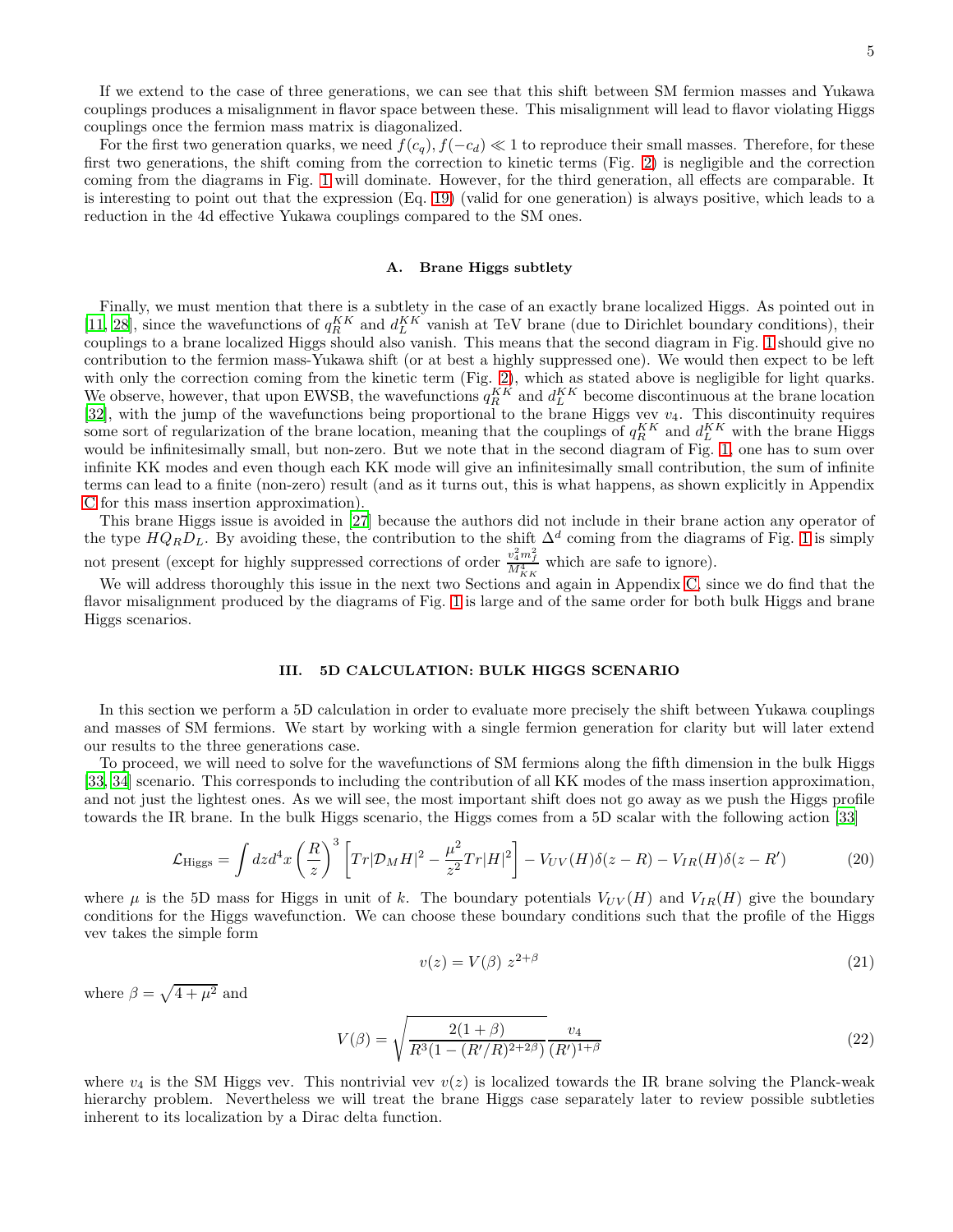After writing the 5D fermions in two component notation, 
$$
Q = \begin{pmatrix} Q_L \\ Q_R \end{pmatrix}
$$
 and  $D = \begin{pmatrix} \mathcal{D}_L \\ \mathcal{D}_R \end{pmatrix}$ , we perform a "mixed"  
KK decomposition as

$$
\mathcal{Q}_L(x,z) = q_L(z)Q_L(x) + \dots \tag{23}
$$

$$
\mathcal{Q}_R(x,z) = q_R(z) D_R(x) + \dots \tag{24}
$$

$$
\mathcal{D}_L(x, z) = d_L(z) Q_L(x) + \dots \tag{25}
$$

$$
\mathcal{D}_R(x, z) = d_R(z) D_R(x) + \dots \tag{26}
$$

where  $Q_L(x)$ ,  $D_R(x)$  correspond to the light 4D SM fermions and the ... include the rest of heavy KK fermion fields.  $q_{L,R}(z)$ ,  $d_{L,R}(z)$  are the corresponding profiles of the 4D SM fermions  $Q_L(x)$  and  $D_R(x)$  which verify the Dirac equation

$$
-i\bar{\sigma}^{\mu}\partial_{\mu}Q_{L}(x) + m_{d}D_{R}(x) = 0, \qquad (27)
$$

$$
-i\sigma^{\mu}\partial_{\mu}D_{R}(x) + m_{d}^{*}Q_{L}(x) = 0, \qquad (28)
$$

with  $m_d$  being the 4D SM down-type quark mass (the analysis can be carried out for up-type quarks in similar fashion).

The four profiles  $q_{L,R}(z)$  and  $d_{L,R}(z)$  must verify the coupled equations coming from the equations of motion.

<span id="page-5-0"></span>
$$
-m_d q_L - q'_R + \frac{c_q + 2}{z} q_R + \left(\frac{R}{z}\right) v(z) Y_d \ d_R = 0 \tag{29}
$$

$$
-m_d^* q_R + q'_L + \frac{c_q - 2}{z} q_L + \left(\frac{R}{z}\right) v(z) Y_d \ d_L = 0 \tag{30}
$$

$$
-m_d d_L - d'_R + \frac{c_d + 2}{z} d_R + \left(\frac{R}{z}\right) v(z) Y_d^* q_R = 0
$$
\n(31)

$$
-m_d^* d_R + d'_L + \frac{c_d - 2}{z} d_L + \left(\frac{R}{z}\right) v(z) Y_d^* q_L = 0
$$
\n(32)

where the ' denotes derivative with respect to the extra coordinate z and  $[Y_d] = -1/2$  is 5D Yukawa coupling. Even if one knows the analytical form of the nontrivial Higgs vev  $v(z)$ , solving analytically this system of equations might still be quite hard. Nevertheless it is simple to find the misalignment between Higgs Yukawa couplings and fermion masses based on the previous equations. To proceed, let us first multiply Eq. [\(29\)](#page-5-0) by  $q_L^*(z)$  and the conjugate of Eq. [\(30\)](#page-5-0) by  $q_R(z)$ , and then subtract them. One obtains

$$
m_d(|q_L|^2 - |q_R|^2) + z^4 \left(\frac{q_L^* q_R}{z^4}\right)' - \left(\frac{R}{z}\right) v(z) (Y_d d_R q_L^* - Y_d^* q_R d_L^*) = 0 \tag{33}
$$

We can now multiply by  $\frac{R^4}{r^4}$  $\frac{R^2}{z^4}$  and integrate the whole expression between  $z = R$  and  $z = R'$  and obtain

<span id="page-5-1"></span>
$$
R^4 \int_R^{R'} dz \left(\frac{m_d}{z^4} (|q_L|^2 - |q_R|^2) - \frac{Rv(z)}{z^5} (Y_d d_R q_L^* - Y_d^* q_R d_L^*)\right) + \left(q_L^* q_R \frac{R^4}{z^4}\right) \Big|_R^{R'} = 0 \tag{34}
$$

The boundary conditions for the profile  $q_R(z)$  are chosen to be Dirichlet at both boundaries, i.e.  $q_R(R) = q_R(R') = 0$ , which means that the last term of Eq.  $(34)$  identically vanishes. Moreover, canonical normalization of the SM d-quark imposes the extra constraint

$$
R^4 \int_R^{R'} \frac{dz}{z^4} (|q_L|^2 + |d_L|^2) = 1.
$$
\n(35)

We can therefore rewrite Eq. [\(34\)](#page-5-1) as

$$
m_d = R^4 \int_R^{R'} dz \left( \frac{m_d}{z^4} (|d_L|^2 + |q_R|^2) + \frac{Rv(z)}{z^5} (Y_d d_R q_L^* - Y_d^* q_R d_L^*) \right)
$$
(36)

Note that this identity is exact, but also that each profile  $q_{R,L}(z)$  and  $d_{R,L}(z)$  depend on the mass  $m_d$ . In the zero mode approximation, the profiles with Dirichlet boundary conditions,  $q_R^0(z)$  and  $d_L^0(z)$  vanish, and the identity can be expressed as

$$
m_d \simeq m_d^0 = R^5 \int_R^{R'} dz \frac{v(z)}{z^5} Y_d d_R^0 q_L^{0*}
$$
\n(37)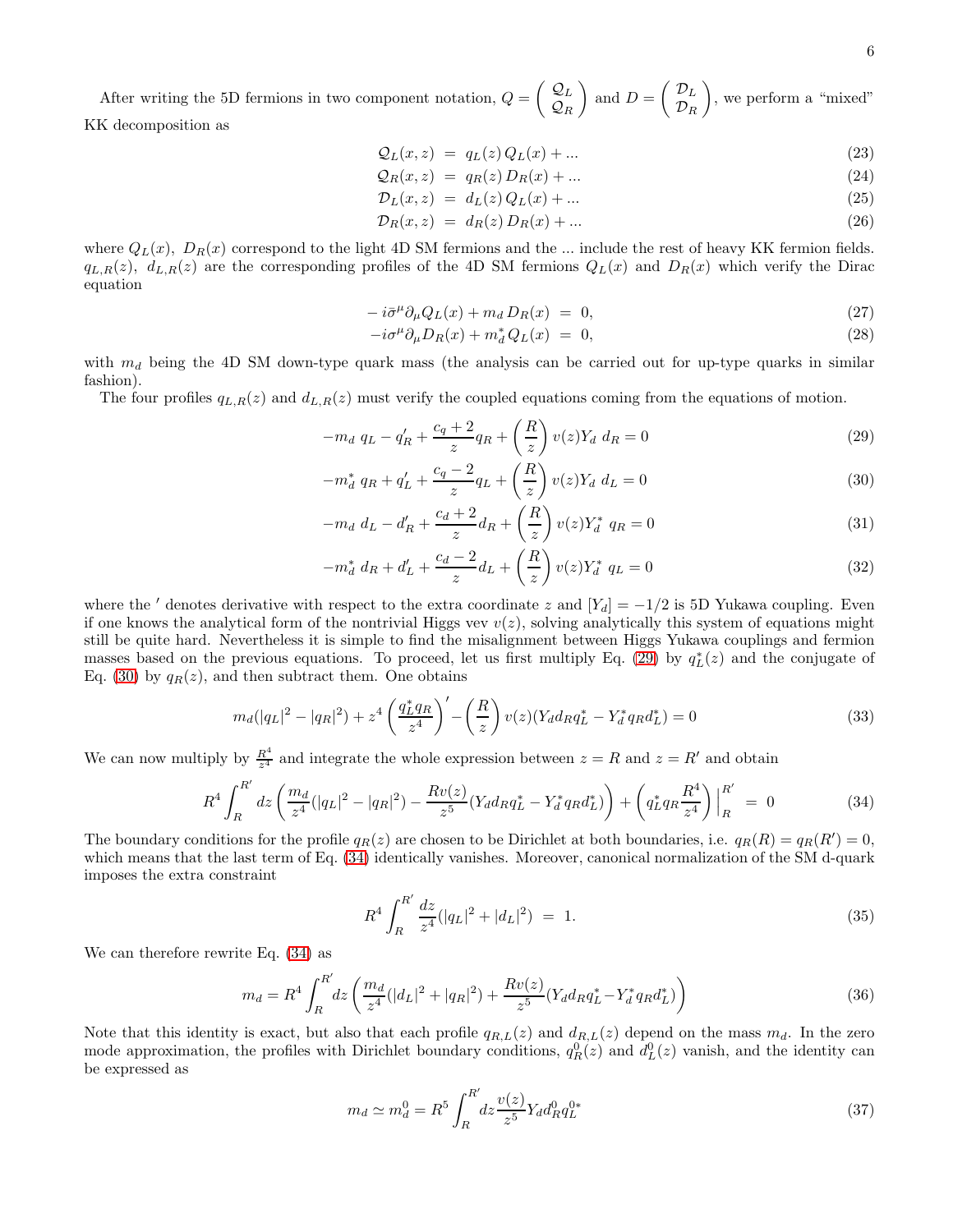$$
y_4^d = R^5 \int_R^{R'} dz \frac{h(z)}{z^5} (Y_d d_R q_L^* + Y_d^* q_R d_L^*)
$$
\n(38)

where  $h(z)$  is the profile of the physical Higgs field. It is easy to show that the Higgs vev solution  $v(z)$  is related to the profile of the physical light Higgs  $h(z)$  (lightest KK mode) by

$$
h(z) = \frac{v(z)}{v_4} \left( 1 + \mathcal{O}\left(\frac{m_h^2 z^2}{1 + \beta}\right) \right) \tag{39}
$$

so for a light enough Higgs field both profiles  $h(z)$  and  $v(z)$  are proportional to each other. For a moderately heavy physical Higgs, there will be a misalignment between the profiles of the Higgs vev and the physical Higgs, leading to a misalignment between fermion masses and Yukawa couplings. However, this effect can actually be decoupled if the Higgs is pushed towards the IR brane (by increasing the parameter  $\beta$ ). In this case, the Higgs vev profile will be more and more aligned with that of the physical Higgs, so that they become identical in the brane Higgs limit. This source of Higgs flavor violating couplings will be controlled by the parameter  $\frac{1}{\beta+1}$  and for the sake of clarity we will ignore its effects in the rest of the paper because, as we discuss in Appendix [B,](#page-21-1) they are numerically small and can be decoupled by pushing the Higgs towards the IR brane.

We can then compute the shift  $\Delta^d = m_d - v_4 y_4^d$  between the fermion mass  $m_d$  and the Yukawa coupling  $y_4^d$  as

<span id="page-6-2"></span>
$$
\Delta^{d} = R^{4} \int_{R}^{R'} dz \left( \frac{m_{d}}{z^{4}} (|d_{L}|^{2} + |q_{R}|^{2}) - 2Y_{d}^{*} \frac{Rv(z)}{z^{5}} q_{R} d_{L}^{*} \right).
$$
\n(40)

This identity shows that the shift has to be relatively small since it vanishes in the zero mode approximation.

To proceed further, we will use a perturbative approach such that we assume that  $(v_4R') \ll 1$  where  $v_4$  is the SM Higgs vev. Thus, once we know the analytical form of the vev profile  $v(z)$  (see Eq. [\(21\)](#page-4-0)) we can solve perturbatively the system of coupled equations  $(29-32)^{1}$ .

We find

<span id="page-6-0"></span>
$$
q_L(z) = Q_L \ z^{2-c_q} \left[ 1 + \mathcal{O}(v_4^2 R'^2) \right] \tag{41}
$$

$$
d_R(z) = D_R z^{2+c_d} \left[ 1 + \mathcal{O}(v_4^2 R'^2) \right] \tag{42}
$$

and

<span id="page-6-1"></span>
$$
q_R(z) = \left[ m_d \ Q_L \left( \frac{R^{1-2c_q}}{1-2c_q} z^{2+c_q} - \frac{1}{1-2c_q} \ z^{3-c_q} \right) + Y_d \frac{RV(\beta)}{(2+\beta-c_q+c_d)} D_R \ z^{4+\beta+c_d} \right] \left[ 1 + \mathcal{O}(v_4^2 R'^2) \right] \tag{43}
$$

$$
d_L(z) = \left[ m_d^* D_R \left( -\frac{R^{1+2c_d}}{1+2c_d} z^{2-c_d} + \frac{1}{1+2c_d} z^{3+c_d} \right) - Y_d^* \frac{RV(\beta)}{(2+\beta-c_q+c_d)} Q_L z^{4+\beta-c_q} \right] \left[ 1 + \mathcal{O}(v_4^2 R'^2) \right] \tag{44}
$$

with the constants  $Q_L$  and  $D_R$  fixed by canonical normalization of the kinetic terms giving

$$
Q_L = \sqrt{\frac{1 - 2c_q}{\epsilon^{2c_q - 1} - 1}} R^{c_q - 5/2}
$$
\n(45)

$$
D_R = \sqrt{\frac{1 + 2c_d}{\epsilon^{-2c_d - 1} - 1}} R^{-c_d - 5/2}
$$
\n(46)

Equipped with the solutions from Eqs. [\(41\)](#page-6-0) to [\(44\)](#page-6-1) one can evaluate perturbatively the shift  $\Delta^d$  defined in Eq. [\(40\)](#page-6-2). For simplicity, we present here the results for UV localized fermions  $(c_q > 0.5, c_d < -0.5)$ . The general results for

<sup>&</sup>lt;sup>1</sup> It would be interesting to use this perturbative technique in the context of fermion flavor in soft-wall scenarios [\[29,](#page-20-14) [30,](#page-20-15) [31\]](#page-20-16) given that the setup is quite similar; we will leave this analysis for future studies.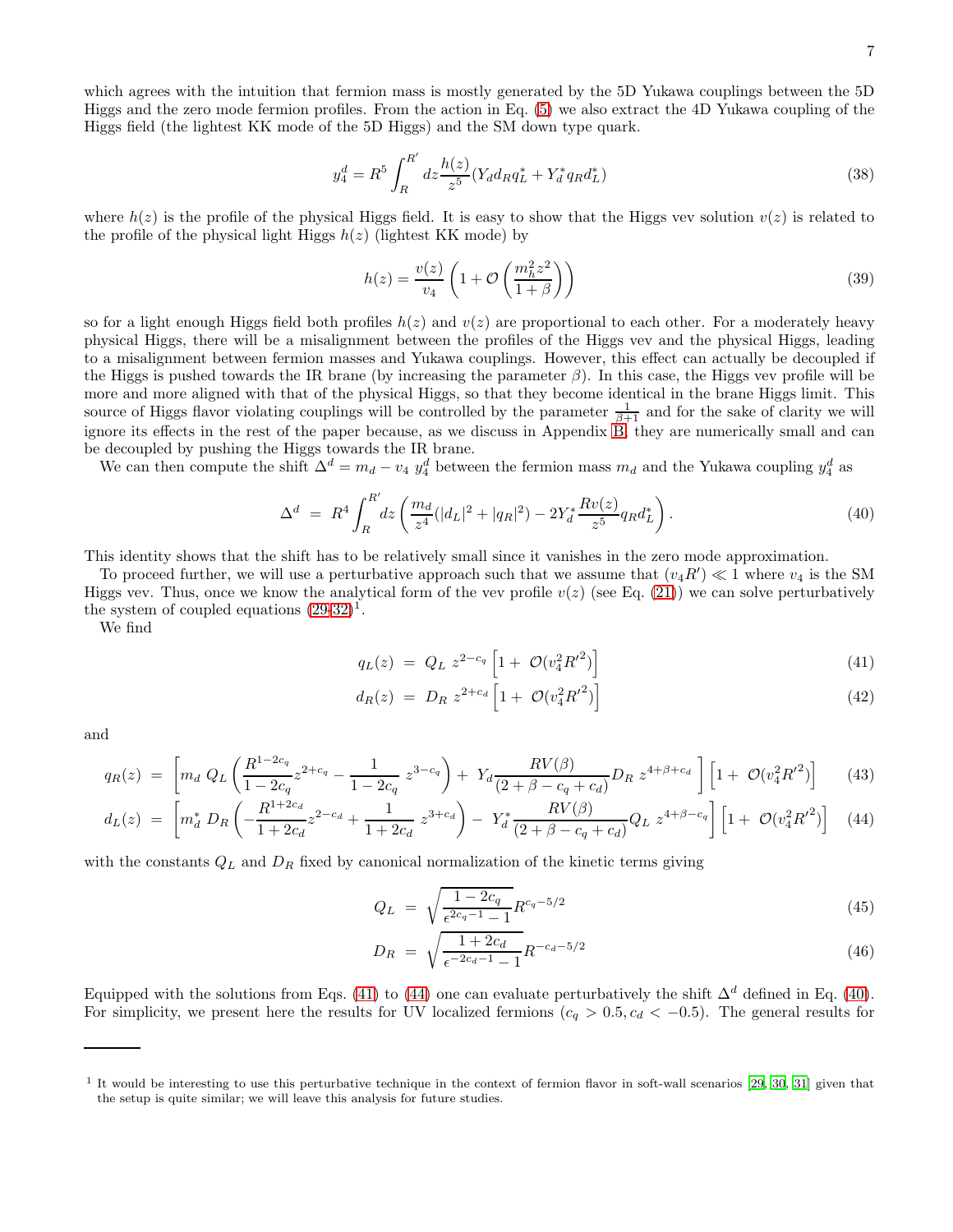both UV and IR localized fermions are presented in Appendix [A.](#page-20-17) We find that the main contribution to the shift coming from the last term in Eq. [\(40\)](#page-6-2) can be written as

<span id="page-7-0"></span>
$$
\Delta_1^d = 2|m_d|^2 m_d R'^2 \left[ \frac{(2+\beta+c_d-c_q)}{(6+3\beta+c_d-c_q)} - 2\frac{(2+\beta+c_d-c_q)}{(2\beta+4)} + \frac{(2+\beta+c_d-c_q)}{(2+\beta+c_q-c_d)} \right] \frac{1}{f(c_q)^2 f(-c_d)^2}
$$
(47)

This result corresponds to the one we estimated earlier by using the insertion approximation (see Eq. [\(15\)](#page-3-3)).

The first term in Eq. [\(40\)](#page-6-2) gives a subleading contribution to the shift

<span id="page-7-1"></span>
$$
\Delta_2^d = m_d |m_d|^2 R'^2 \left[ \frac{1}{f(c_q)^2} \left( \frac{2c_q - 1}{2c_q + 1} + \frac{1}{5 + 2\beta + 2c_d} - \frac{1}{3 + c_q + c_d + \beta} \right) + (c_{q,d} \to -c_{d,q}) \right]
$$
(48)

which corresponds to the one coming from the kinetic correction using the insertion approximation (Eq. [17](#page-3-4) and [18\)](#page-3-5).

Even if the fermion mass  $m_d$  is small, the large warp factor  $\frac{1}{f(c_q)^2 f(-c_d)^2} \approx \epsilon^{2-2c_q+2c_d}$  will overcome most of the suppression, rendering the shift to be of the order  $\Delta^d \sim m_d v_4^2 R'^2$ . The shift is generally on the percent level with respect to fermion masses, but a misalignment of this order in the Higgs Yukawa couplings should introduce strong constraints due to FCNC's.

#### A. Pushing the Higgs from the bulk to the brane

Note that in the  $\beta \to \infty$  limit, the profile of the Higgs vev tends to become brane localized, as well as the light physical Higgs and the rest of Higgs KK modes. In this limit, the shift  $\Delta_1^d$  produced between the fermion mass and the Yukawa coupling, coming from the diagrams of Fig. [1,](#page-3-0) reduces to

$$
\Delta_1^d = \frac{2}{3} |m_d|^2 m_d R'^2 \frac{1}{f(c_q)^2 f(-c_d)^2},\tag{49}
$$

and in particular we see that the effect does not decouple (i.e. it is non-zero). The fact that the expected misalignment is more or less independent on the localization of the Higgs is one of our main results since the bounds and predictions that we will extract can then be considered a general feature of RS models with fields in the bulk (and a Higgs scalar localized near or at IR brane)<sup>2</sup>. The shift  $\Delta_2^d$  coming from the corrections to the fermion kinetic terms (Fig. [2\)](#page-3-1) becomes in the  $\beta \to \infty$  limit

$$
\Delta_2^d = m_d |m_d|^2 R'^2 \left[ \frac{1}{f(c_q)^2} \left( \frac{2c_q - 1}{2c_q + 1} \right) + \frac{1}{f(-c_d)^2} \left( \frac{2c_d + 1}{2c_d - 1} \right) \right],\tag{50}
$$

in agreement with the results found in [\[27](#page-20-9)] (for a brane Higgs scenario).

Maybe it can be useful to discuss the validity of the  $\beta \to \infty$  limit starting from a bulk Higgs scenario. Let's first look at the mass spectrum in this case. The Higgs profile is given by Eq. [\(B1\)](#page-21-2) and to find its mass eigenvalues one has to satisfy the appropriate boundary conditions at the IR brane [\[33\]](#page-20-12)

$$
\partial_z h + \left(\frac{R'}{R}\right) m_{\text{TeV}} h \bigg|_{R'} = 0. \tag{51}
$$

This will lead to one light mode (i.e. SM Higgs) and a tower of heavy modes with masses proportional to ~  $\beta/R'$ , and so in the  $\beta \to \infty$  limit all the KK Higgs excitations are decoupled from the low energy spectrum. This means that in this limit we can treat Higgs field as an effective four dimensional field, and thus it corresponds to the brane Higgs scenario. As mentioned earlier (and in Appendix [B\)](#page-21-1), the misalignment caused by a difference in profiles between the Higgs physical field and its vev (and which we have neglected) will also disappear, as one can interpret that specific misalignment as a result of the mixing between SM Higgs and the heavy Higgs KK modes, which is controlled by  $\frac{1}{\beta}$   $\sim$  $\frac{1}{M_\text{KK}^\text{Higgs}R'}$ .

<sup>&</sup>lt;sup>2</sup> An interesting exception to these results in the Higgs sector, proposed in [\[21\]](#page-20-3), would be to eliminate the Higgs as a fundamental scalar and consider the fifth component of a gauge field as playing the Higgs role in EWSB.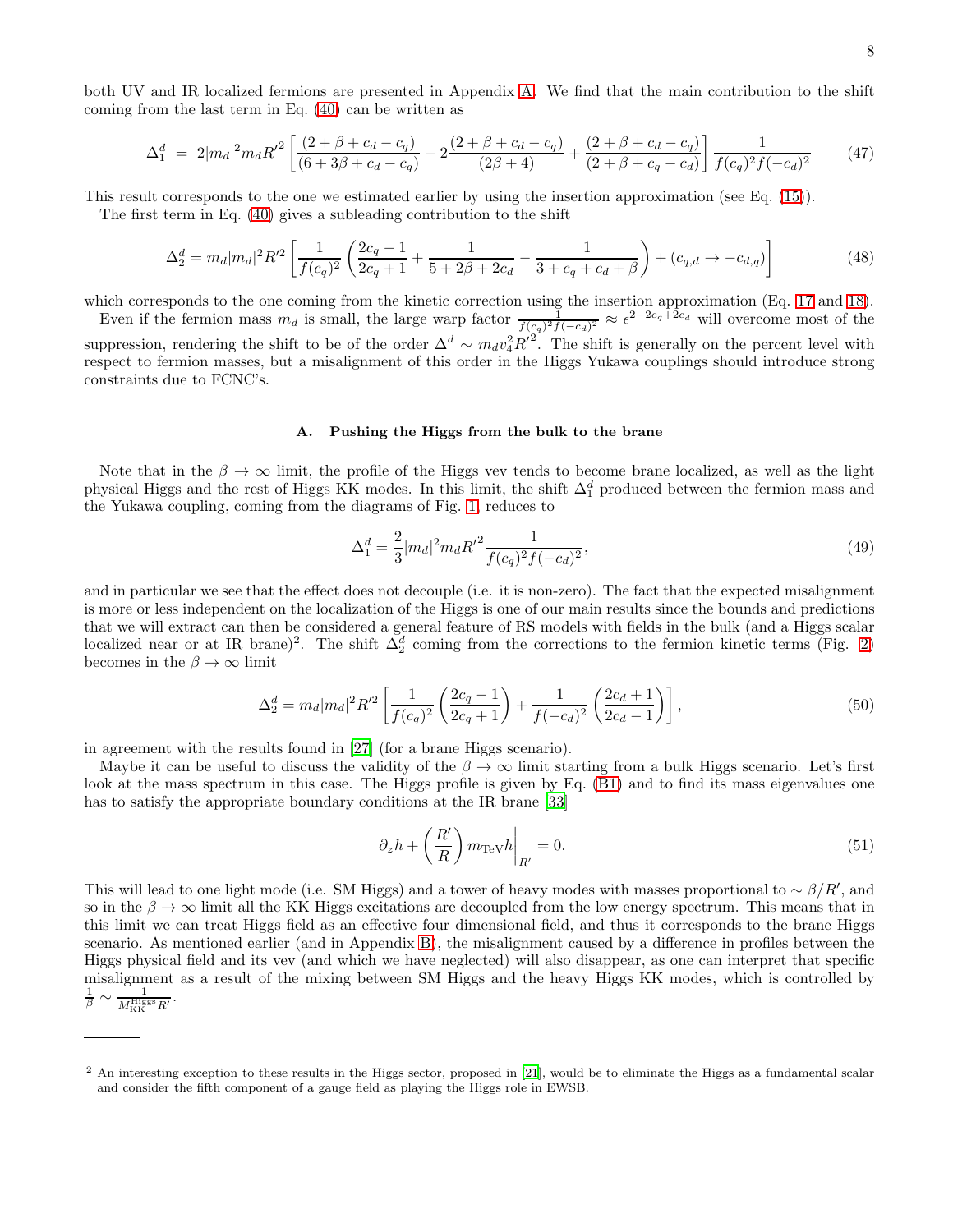Let us now look on the couplings of fermions to the Higgs in this limit. For the zero modes we will get:

$$
y_d^{SM} = \frac{\sqrt{2(1+\beta)}}{(2-c_q+c_d+\beta)} \frac{Y_d}{\sqrt{R}} f(c_q) f(-c_d)
$$
\n(52)

where  $[y_d^S M] = 0$ ,  $[Y_d] = -1/2$ ; similarly one can look at the couplings of two KK fermions to the Higgs and in this case one finds its dependence to be  $\sim \frac{1}{\sqrt{\beta}} \frac{Y_d}{\sqrt{I}}$  $\frac{d}{R}$ . Naively both couplings do vanish in the  $\beta \to \infty$  limit. But if the 5D couplings  $Y_d$  scale as  $\sqrt{\beta}$  then these couplings will have a finite limit given by the usual brane Higgs results. One can argue whether we can scale the 5D Yukawas as  $\sqrt{\beta}$  because such large Yukawas should violate perturbativity of the theory, but as was shown above the couplings of the Higgs to the KK fermions are still  $O(1)$ . One can see that only the KK excitations of the Higgs will have couplings with KK fermions  $\sim Y_d R^{-1/2} \propto O(\sqrt{\beta})$ , but their masses are  $O(\frac{\beta}{R'})$  and they are completely decoupled from the spectrum. So we conclude this discussion by stressing that it is consistent to consider the limit  $\beta \to \infty$  with  $Y_d \propto \sqrt{\beta}$  and it coincides with the usual brane Higgs scenario.

## <span id="page-8-1"></span>IV. 5D CALCULATION: BRANE HIGGS SCENARIO

We argued in Section [II](#page-1-2) that one might expect that the major contribution to the misalignment  $\Delta_1^d$  vanishes in the brane Higgs case since the odd KK modes  $q_R^{KK}$ ,  $d_L^{KK}$  have vanishing wavefunctions on the IR brane. We also briefly mentioned that in the mass insertion approximation, one actually might need to sum the infinite tower of fermion KK modes to obtain a non-vanishing contribution (see Appendix [C](#page-21-0) for details). However, without invoking that explanation, we just saw that in the  $\beta \to \infty$  limit,  $\Delta_1^d$  approaches a nonzero value of same numerical order as the  $\beta = finite$  case. Since the  $\beta \to \infty$  limit of bulk Higgs corresponds to a brane localized Higgs, there seems to be a counter-intuitive subtlety. In this section we try to address and resolve this point in a more precise way, by performing the 5D calculation of the shift  $\Delta_1^d$  for the specific scenario of a brane Higgs.

For brane Higgs, we can write the Yukawa couplings in the Lagrangian as

$$
S_{\text{brane}} = \int d^4x \, dz \, \delta(z - R') \left(\frac{R}{z}\right)^4 H \left(Y_1^{5D} R \bar{Q}_L \mathcal{D}_R + Y_2^{5D} R \bar{Q}_R \mathcal{D}_L + \text{h.c.}\right) \tag{53}
$$

Here we choose the convention with  $\dim[Y_{1,2}^{5D}] = 0$ . Note that compared to the bulk Higgs case, the Yukawa couplings  $Y_1^{5D}$  an  $Y_2^{5D}$  are independent and both ~  $O(1)$ . However, they should be of the same order due to the philosophy of flavor anarchy and naturalness. We can do KK decomposition as before, then the equations satisfied by the wavefunctions are

<span id="page-8-0"></span>
$$
-m_d q_L - \partial_z q_R + \frac{c_q + 2}{z} q_R + v_4 \delta(z - R') Y_1^{5D} R' d_R = 0 \tag{54}
$$

$$
-m_d^* q_R + \partial_z q_L + \frac{c_q - 2}{z} q_L + v_4 \delta(z - R') Y_2^{5D} R' d_L = 0 \tag{55}
$$

$$
-m_d d_L - \partial_z d_R + \frac{c_u + 2}{z} d_R + v_4 \delta(z - R') Y_2^{5D*} R' q_R = 0
$$
\n(56)

$$
-m_d^* d_R + \partial_z d_L + \frac{c_u - 2}{z} d_L + v_4 \delta(z - R') Y_1^{5D*} R' q_L = 0 \tag{57}
$$

Notice that the odd wavefunctions  $q_R$  and  $d_L$  vanish at the IR brane. But the delta functions in equations above give a jump for  $q_R$  and  $d_L$  at the IR brane, which makes their values at IR brane ambiguous [\[32\]](#page-20-11). To remove this ambiguity, we "regularize" the delta in the following way

<span id="page-8-2"></span>
$$
\delta(z - R') = \lim_{\varepsilon \to 0} \begin{cases} \frac{1}{\varepsilon}, & R' - \varepsilon < z < R' \\ 0, & z < R' - \varepsilon. \end{cases} \tag{58}
$$

This regularization is in a way similar to treating the Higgs as a bulk field and then taking the limit  $\beta \to \infty$ , although without apparent divergences coming from taking  $\beta$  to be large. In any case one could also perform other regularization methods to remove the wavefunction ambiguities at the IR brane<sup>3</sup>.

<sup>&</sup>lt;sup>3</sup> For example, we could have chosen instead to move the delta function location from R' to  $(R' - \varepsilon)$ , and enforce the usual boundary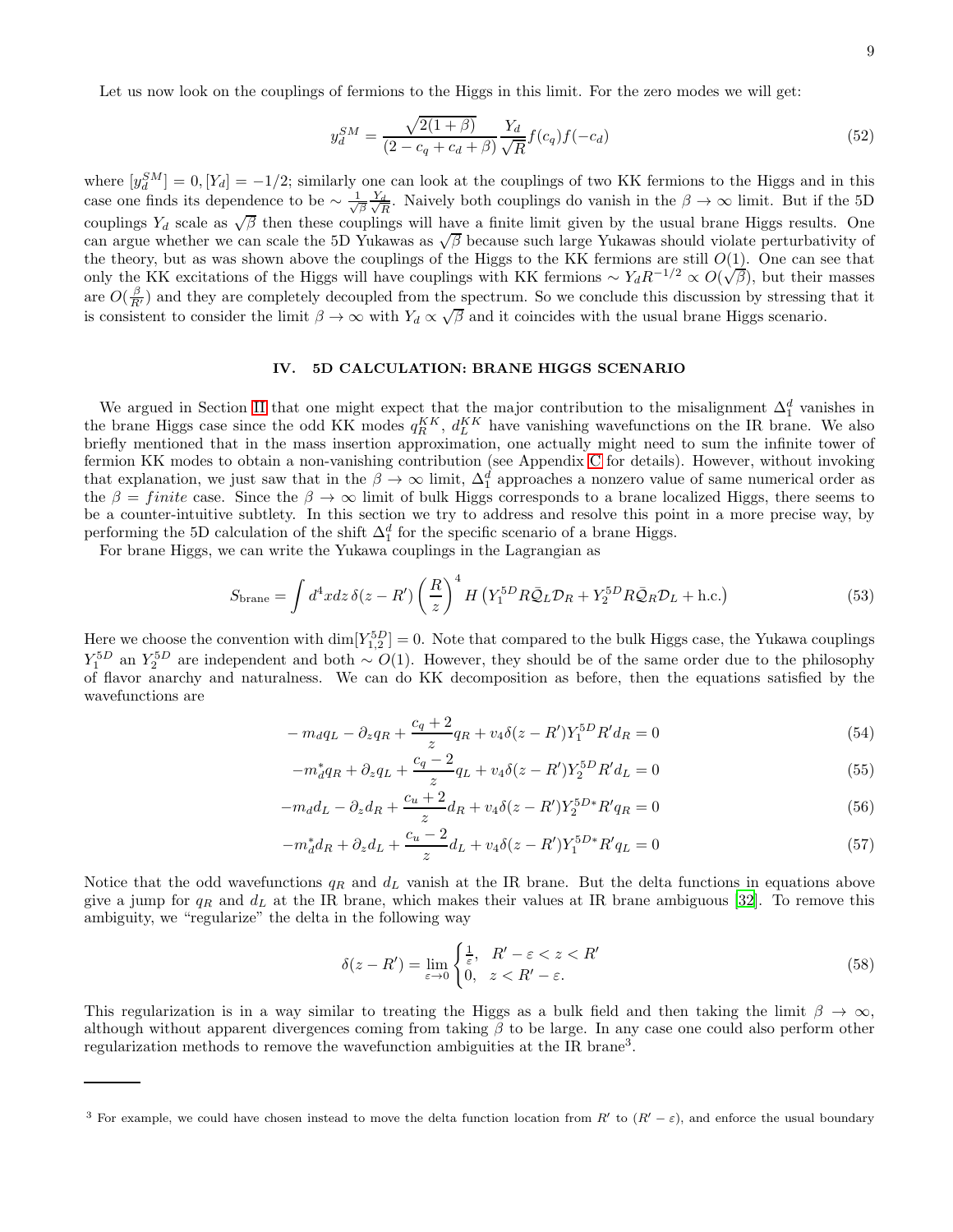Now we can easily impose Dirichlet boundary conditions for the  $q_R, d_L$  profiles at IR brane

$$
q_R(R') = d_L(R') = 0\tag{60}
$$

Integrating equations of motion (Eq. [54\)](#page-8-0) from  $(R' - \varepsilon < z < R')$  will lead to

$$
q_R(R') - q_R(R' - \varepsilon) = v_4 Y_1^{5D} R' d_R(R')
$$
\n(61)

$$
d_L(R') - d_L(R' - \varepsilon) = -v_4 Y_1^{5D*} R' q_L(R')
$$
\n(62)

For the rectangular potential profiles  $q_R, d_L$  will drop to zero linearly in the region  $R' - \varepsilon < z < R'$ , so the profiles near the IR brane can be approximated by

<span id="page-9-0"></span>
$$
q_R(z) = v_4 Y_1^{5D} R' d_R(R') \left(\frac{z - R'}{\varepsilon}\right) \qquad \text{for } R' - \varepsilon < z < R',\tag{63}
$$

$$
d_L(z) = -v_4 Y_1^{5D*} R' q_L(R') \left(\frac{z - R'}{\varepsilon}\right) \qquad \text{for } R' - \varepsilon < z < R'.\tag{64}
$$

From our previous discussion, the main contribution to the misalignment between SM fermion masses and Yukawa couplings come from the second term of Eq.( [40\)](#page-6-2), so plugging in the odd wavefunctions from Eq.[\(63\)](#page-9-0), we get

<span id="page-9-1"></span>
$$
\Delta_1^d = 2(Y_2^{5D})^*(Y_1^{5D})^2 R'^3 v_4^3 d_R(R') q_L^*(R') \left(\frac{R}{R'}\right)^4 \int_{R' - \varepsilon}^{R'} dz \frac{1}{\varepsilon} \left(\frac{z - R'}{\varepsilon}\right)^2
$$
  
= 
$$
\frac{2}{3} (Y_2^{5D})^*(Y_1^{5D})^2 R'^3 v_4^3 d_R(R') q_L^*(R') \left(\frac{R}{R'}\right)^4
$$
(65)

On the other hand, to leading order in Higgs vev, the SM fermion mass is given by

$$
m_d \approx \left(\frac{R}{R'}\right)^4 v_4 Y_1^{5D} R' q_L^*(R') d_R(R') \tag{66}
$$

Therefore, the misalignment can be expressed as

<span id="page-9-2"></span>
$$
\Delta_1^d = \frac{2}{3} m_d Y_1^{5D} (Y_2^{5D})^* v_4^2 R^2 = \frac{2}{3} |m_d|^2 m_d R^2 \left(\frac{Y_2^{5D}}{Y_1^{5D}}\right)^* \frac{1}{f(c_q)^2 f(-c_d)^2}
$$
(67)

As advertised before, this result agrees with the one obtained in the previous section for the bulk Higgs scenario, once we take  $\beta \to \infty$  (Eq. [47\)](#page-7-0). We again stress that this result shows that upon careful derivation, the misalignment obtained does not vanish in the particular case of a Brane localized Higgs. The main difference though, is the appearance of the independent couplings  $Y_2^{5D}$ , which in the bulk Higgs case are forced to be equal to  $Y_1^{5D}$  by 5D general covariance. These couplings  $Y_2^{5D}$  are not necessary for generating fermion masses, and so it is technically possible to set their values as small as necessary to suppress the obtained misalignment. Nevertheless this seems to go against the main philosophy of our approach which is to assume the value of all dimensionless 5D parameters of order one.

Again, the fact that  $\Delta_1^d$  is non zero in the brane Higgs case is hard to understand in the mass insertion approximation since the contribution from each KK fermion (see Fig. [1\)](#page-3-0) seems to be vanishing. In Appendix [C](#page-21-0) we show that to resolve this point we need to sum up all the KK modes of the mass insertion approximation, as already mentioned before.

conditions on the fields at  $z = R'$ . Then, at the very end, we would take the limit  $\varepsilon \to 0$  [\[32\]](#page-20-11). In that case we find

$$
d_L(z), q_R(z) \propto v_4 Y_1^{5D} \theta(z - R' + \varepsilon) \qquad \text{for } R' - 2\varepsilon < z < R',\tag{59}
$$

where we have used the step function  $\theta(x) = 1$  for  $x < 1$  and  $\theta(x) = 0$  for  $x > 0$ . Inserting this into Eq. [\(40\)](#page-6-2) we obtain the same misalignment as in Eq. [\(65\)](#page-9-1), namely

$$
\Delta_1^d \;\propto\; 2 (v_4 R')^3 (Y_1^{5D})^2 Y_2^{5D*} \; \int_{R'-2\varepsilon}^{R'} \!dz\; \delta(z-R'+\varepsilon)\; \left[\theta(z-R'+\varepsilon)\right]^2 \quad \propto\; \; \frac{2}{3} (v_4 R')^3 (Y_1^{5D})^2 Y_2^{5D*}.
$$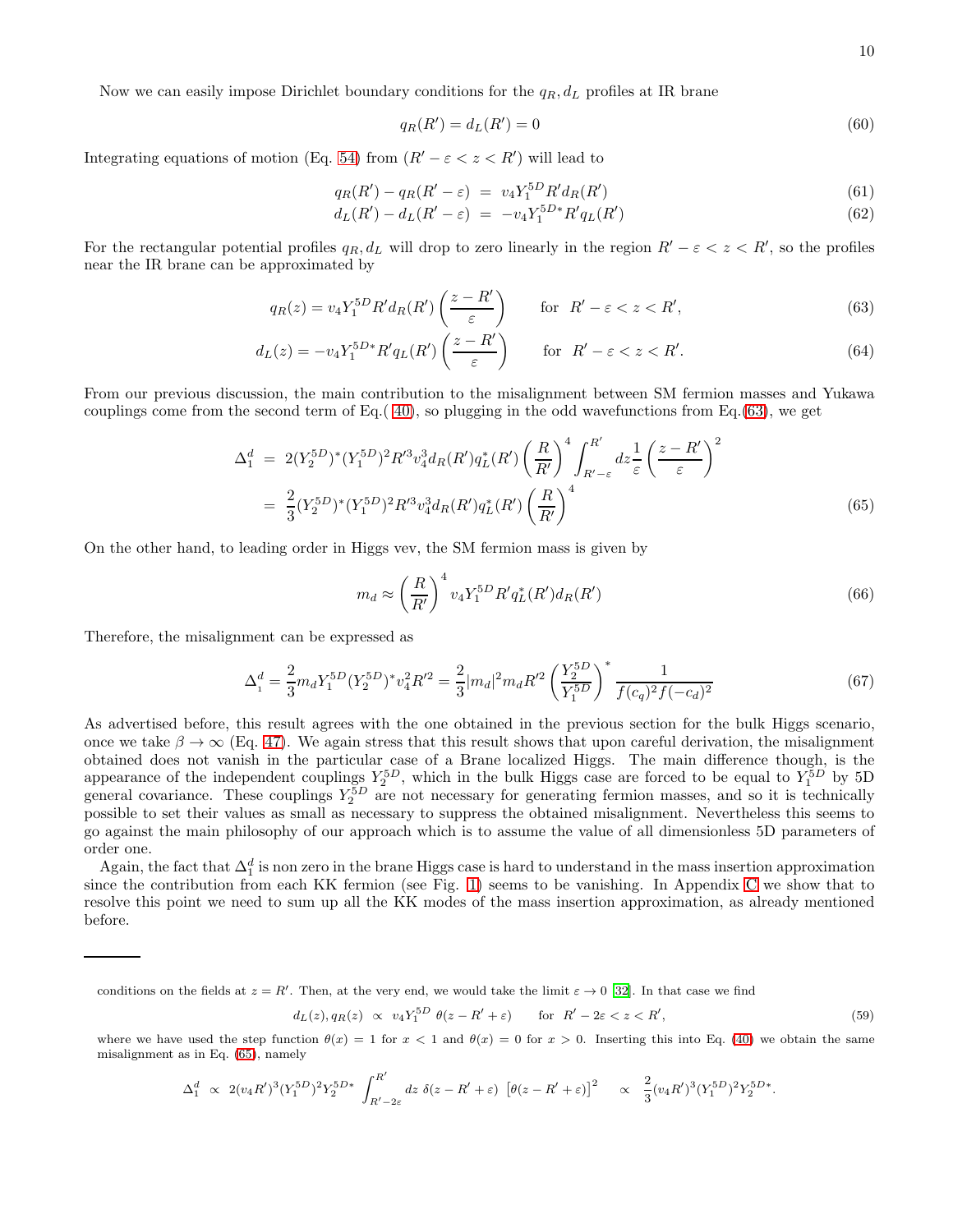The subleading contribution to the misalignment between SM fermion masses and Yukawa coupling can be calculated in a similar way as in the previous section, and the result is (for UV localized fermions)

$$
\Delta_2^d = m_d |Y_1^{5D}|^2 v_4^2 R'^2 \left[ f(-c_d)^2 \frac{2c_q - 1}{2c_q + 1} + (c_{q,d} \to -c_{d,q}) \right]
$$
\n(68)

$$
= m_d |m_d|^2 R'^2 \left[ \frac{1}{f(c_q)^2} \left( \frac{2c_q - 1}{2c_q + 1} \right) + (c_{q,d} \to -c_{d,q}) \right]
$$
(69)

We can see that for the first two generations, we have  $\Delta_2^d \ll \Delta_1^d$ , and it agrees with Eq. [\(48\)](#page-7-1) in the  $\beta \to \infty$  limit. The result for both UV and IR localized fermions is given by

$$
\Delta_2^d = m_d |m_d|^2 R'^2 \left[ K(c_q) + K(-c_d) \right] \tag{70}
$$

with

$$
K(c) \equiv \frac{1}{1 - 2c} \left[ -\frac{1}{\epsilon^{2c - 1} - 1} + \frac{\epsilon^{2c - 1} - \epsilon^2}{(\epsilon^{2c - 1} - 1)(3 - 2c)} + \frac{\epsilon^{1 - 2c} - \epsilon^2}{(1 + 2c)(\epsilon^{2c - 1} - 1)} \right].
$$
\n(71)

One can see that  $\Delta_1^d$  and  $\Delta_2^d$  can be of the same order only for IR localized fermions.

# V. GENERALIZING TO THREE GENERATIONS

We can generalize the calculations presented in the sections [III](#page-4-1) and [IV](#page-8-1) to 3 generations. For simplicity we perform the analysis in the brane Higgs scenario here. To leading order in Yukawa, the SM fermion mass matrix is

$$
\hat{m}_{\alpha\beta}^d = [\hat{F}_q \hat{Y}_1^{5D} \hat{F}_d]_{\alpha\beta} v_4 \tag{72}
$$

where  $\hat{\ }$  means a 3  $\times$  3 matrix in flavor space and  $\hat{F}_{q,d} = \text{diag}[f(c_{q_i}, c_{d_i})]$ . Using the same technique as before, we can easily show that the misalignment between fermion mass and Yukawa coupling matrix is  $\hat{\Delta}^d = \hat{\Delta}_1^d + \hat{\Delta}_2^d$ , with

<span id="page-10-1"></span>
$$
\hat{\Delta}_{1,\alpha\beta}^{d} = \frac{2}{3} \left[ \hat{F}_{q} \hat{Y}_{1}^{5D} (\hat{Y}_{2}^{5D})^{\dagger} \hat{Y}_{1}^{5D} \hat{F}_{d} \right]_{\alpha\beta} (v_{4}^{3} R'^{2}) \tag{73}
$$

$$
= \frac{2}{3} \left[ \hat{m}^d \frac{1}{\hat{F}_d} (\hat{Y}_2^{5D})^\dagger \frac{1}{\hat{F}_q} \hat{m}^d \right]_{\alpha\beta} (v_4^3 R'^2)
$$
 (74)

and

<span id="page-10-0"></span>
$$
\hat{\Delta}_{2,\alpha\beta}^d = \left[ \hat{m}^d \left( \hat{m}^{d\dagger} \hat{K}(c_q) + \hat{K}(-c_d) \hat{m}^{d\dagger} \right) \hat{m}^d \right]_{\alpha\beta} R^{\prime 2} \tag{75}
$$

The subdominant contribution here (Eq. [75\)](#page-10-0) agrees with the result found in [\[27\]](#page-20-9). The crucial observation is that  $\hat{m}^d_{\alpha\beta}$ and  $\hat{\Delta}^d_{\alpha\beta}$  are generally not aligned in flavor space. Thus when we diagonalize the quark mass matrix with a bi-unitary transformation  $\hat{m}^d \to O_{d_L}^{\dagger} \hat{m}^d O_{d_R}$ , the Yukawa couplings will not be diagonal. To be more specific, in models of flavor anarchy, we have

<span id="page-10-2"></span>
$$
(O_{d_L,d_R})_{\alpha\beta} \sim \frac{F_{q_\alpha,d_\alpha}}{F_{q_\beta,d_\beta}} \qquad \text{for} \quad \alpha < \beta \tag{76}
$$

Then the off-diagonal Yukawa coupling will be (dominated by Eq. [\(73\)](#page-10-1))

<span id="page-10-3"></span>
$$
\hat{Y}_{\alpha\beta}^{\text{off}} = -(O_{d_L}^{\dagger} \hat{\Delta}^d O_{d_R})_{\alpha\beta} \frac{1}{v_4}
$$
\n
$$
\sim \frac{2}{3} F_{q_{\alpha}} \bar{Y}^3 F_{d_{\beta}} v_4^2 R'^2
$$
\n(77)

where  $\overline{Y}$  is the typical value of the dimensionless 5D Yukawa coupling.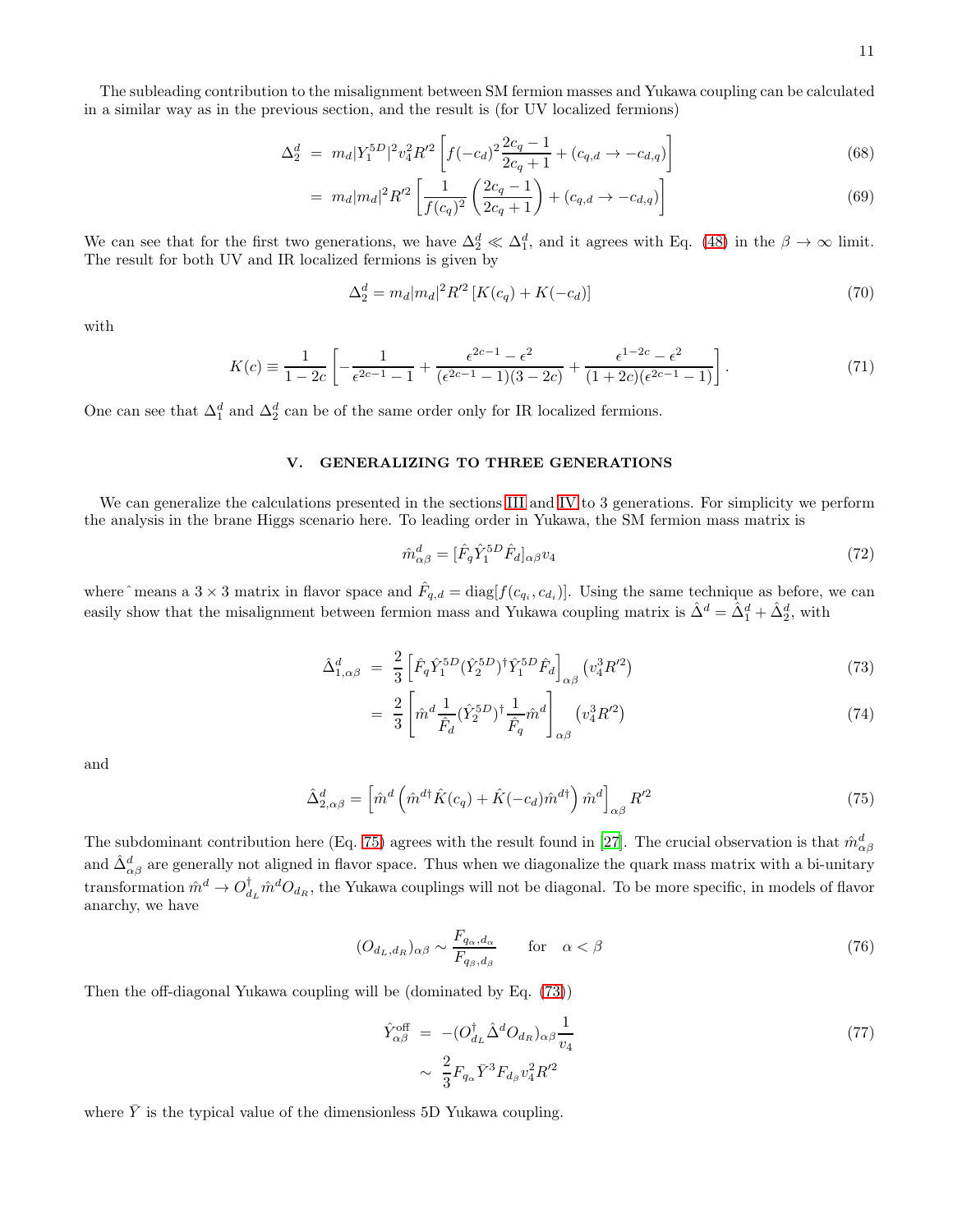## VI. ESTIMATES OF HIGGS FCNC IN FLAVOR ANARCHY

In this section, we estimate the off-diagonal couplings of Higgs to SM fermions (assuming again for simplicity a brane Higgs scenario). And then we do a numerical scan over anarchical Yukawa couplings to support our estimates. We first parametrize the Higgs Yukawa couplings as

$$
\mathcal{L}_{HFV} = a_{ij}^d \sqrt{\frac{m_i^d m_j^d}{v_4^2}} H \bar{d}_L^i d_R^j + h.c. + (d \leftrightarrow u). \tag{78}
$$

We can use Eq. [\(76\)](#page-10-2) and [\(77\)](#page-10-3) to estimate the sizes of  $a_{ij}^{u,d}$ . For example, we have

$$
a_{12}^d \sim \frac{2}{3} F_{q_1} \bar{Y}^3 F_{d_2} v^2 R'^2 \sqrt{\frac{v_4^2}{m_s m_d}}
$$
  
= 
$$
\frac{2}{3} \frac{F_{q_1}}{F_{q_2}} \bar{Y}^2 v_4 R'^2 F_{q_2} \bar{Y} v_4 F_{d_2} \sqrt{\frac{v_4^2}{m_s m_d}}
$$
  

$$
\sim \frac{2}{3} \lambda \bar{Y}^2 v_4^2 R'^2 \sqrt{\frac{m_s}{m_d}},
$$
 (79)

where  $\lambda \approx 0.22$  is the Wolfenstein parameter, and we used  $F_{q_1}/F_{q_2} \sim (O_{d_L})_{12} \sim (V_{CKM})_{12} \sim \lambda$ . We can find the other  $a_{ij}^{u,d}$ 's in similar fashion. Here we present our results from estimates:

<span id="page-11-0"></span>
$$
a_{ij}^d \sim \delta_{ij} - \frac{2}{3} \bar{Y}^2 v_4^2 R'^2 \left( \frac{1}{\frac{1}{\lambda} \sqrt{\frac{m_d}{m_s}}} \frac{\lambda \sqrt{\frac{m_s}{m_d}}}{1} \frac{\lambda^3 \sqrt{\frac{m_b}{m_d}}}{\lambda^2 \sqrt{\frac{m_b}{m_s}}} \right)
$$
(80)

<span id="page-11-1"></span>
$$
a_{ij}^u \sim \delta_{ij} - \frac{2}{3} \bar{Y}^2 v_4^2 R'^2 \begin{pmatrix} 1 & \lambda \sqrt{\frac{m_c}{m_u}} & \lambda^3 \sqrt{\frac{m_t}{m_u}} \\ \frac{1}{\lambda} \sqrt{\frac{m_u}{m_c}} & 1 & \lambda^2 \sqrt{\frac{m_t}{m_c}} \\ \frac{1}{\lambda^3} \sqrt{\frac{m_u}{m_t}} & \frac{1}{\lambda^2} \sqrt{\frac{m_c}{m_t}} & 1 \end{pmatrix}
$$
(81)

Note that the results we presented here are just estimates for the size of  $a_{ij}^{u,d}$ , not their signs or phases. However, for the third generation quarks, the corrections almost always suppress the Yukawa couplings if  $Y_1 = Y_2$  (which is natural in bulk Higgs scenario) and are typically larger than the previous estimates. We argue this point in the next subsection.

#### <span id="page-11-2"></span>A. Yukawa couplings of the third generation when  $Y_1 = Y_2$

We can obtain a better estimate on the typical size of the diagonal entries of the Yukawa coupling matrices by going back to Eq. [\(74\)](#page-10-1) and assume that  $Y_1 = Y_2$ . Its form simplifies further to

$$
\hat{\Delta}_{1,\alpha\beta}^u = \frac{2}{3} R^{\prime 2} \left[ \hat{m}^u \frac{1}{\hat{F}_u^2} (\hat{m}^u)^\dagger \frac{1}{\hat{F}_q^2} \hat{m}^u \right]_{\alpha\beta} \tag{82}
$$

where we have written the misalignment in the up-sector. Now we perform the bi-unitary rotation needed to go to the physical fermion basis, and study the element (33) of the overall Yukawa coupling, i.e.

$$
a_{tt} - 1 = -\frac{2R'^2}{3m_t} \left[ O_{u_L}^{\dagger} \hat{m}^u \frac{1}{\hat{F}_u^2} \hat{m}^{u\dagger} \frac{1}{\hat{F}_q^2} \hat{m}^u O_{u_R} \right]_{33}
$$
  

$$
= -\frac{2R'^2}{3m_t} \left( m_u^{diag} \right)_{33} \left( O_{u_R}^{\dagger} \frac{1}{\hat{F}_u^2} O_{u_R} \right)_{3j} \left( m_u^{diag} \right)_{jj} \left( O_{u_L}^{\dagger} \frac{1}{\hat{F}_q^2} O_{u_L} \right)_{j3} \left( m_u^{diag} \right)_{33} \tag{83}
$$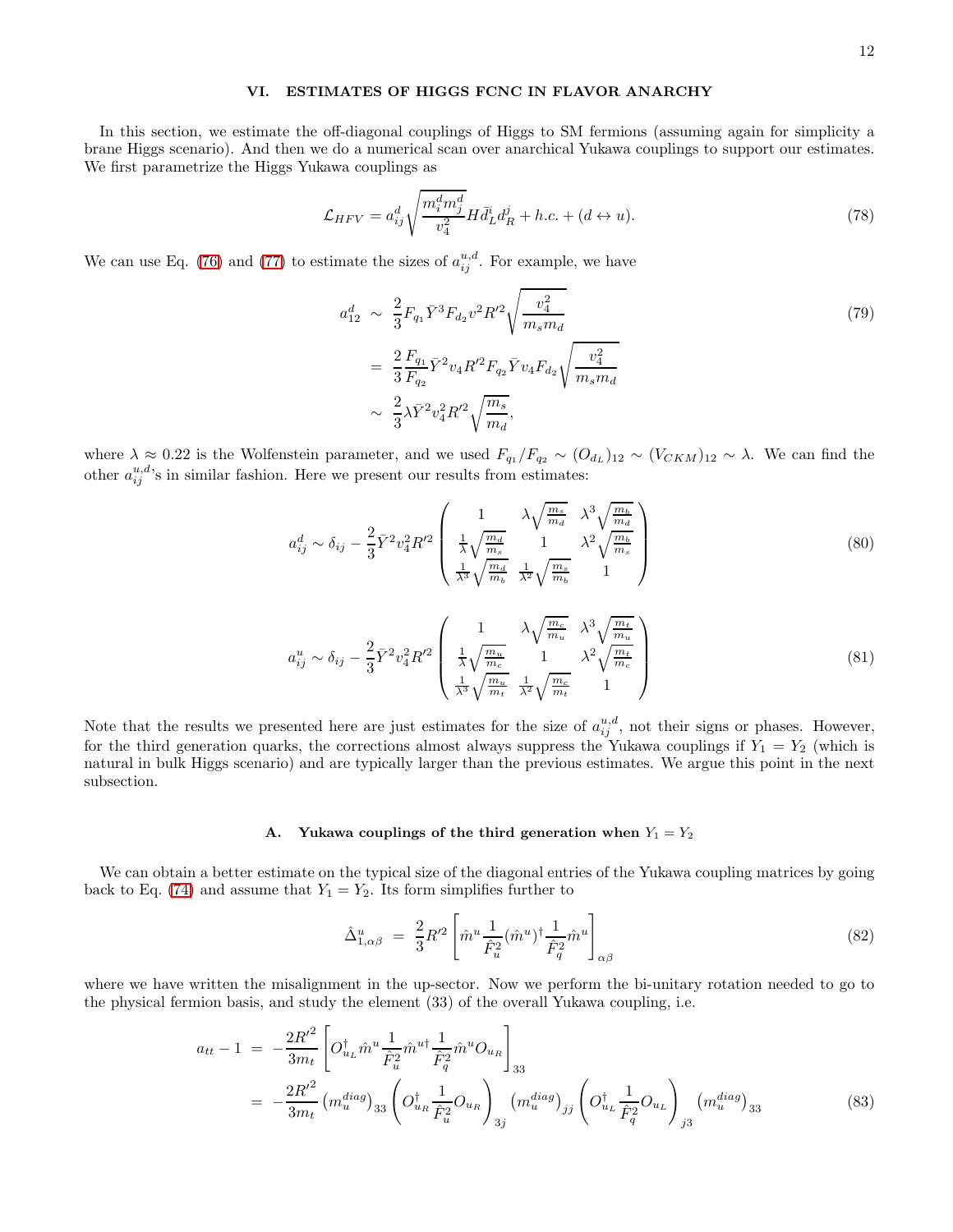First let's look at the contribution to  $a_{tt}$  when the "j" index is equal to 3 (i.e. in the middle mass matrix  $m_u^{diag}$  we have  $m_t$ ). In this case, there will be 9 terms, each proportional to  $-\frac{2R'^2\bar{Y}^2v_4^2}{3}$ , and it is important to realize that every one of them will be real and negative, because  $(O_{uR}^{\dagger} \frac{1}{\hat{F}_u^2} O_{uR})_{33} \geq 0$ . When  $j = 2 (m_c)$  there will be only 4 u terms  $\sim \frac{2R'^2\bar{Y}^2v_4^2}{3}$  but every one of them will have generically a random complex phase (the 5 remaining terms are much smaller). For  $j = 1$   $(m_u)$  there is only one term  $\sim \frac{2R'^2\bar{Y}^2v_4^2}{3}$  contributing, with the other 8 terms being again suppressed. So at the end of the day the dominant contribution to  $a_{tt}$  will consist of 14 terms, 9 of which are negative and the rest 5 have random complex phases. Generically each of these terms are of the same size  $\sim \frac{2R'^2\bar{Y}^2v^2}{3}$  $\frac{Y^2v^2}{3}$  so from a statistical argument,  $a_{tt} - 1$  should receive a negative contribution  $\sim -9\left(\frac{2R'^2\bar{Y}^2v^2}{3}\right)$  $\left(\frac{\overline{Y}^2 v^2}{3}\right)$ . This result is confirmed by the numerical scan presented below.

One can perform the same analysis for the element (22) of the Yukawa matrix and realize that in this case the number of terms aligned (contributing constructively) is 4, and for the (11) element there are none. This means that the largest corrections are expected in the third generation Yukawa couplings, with a suppressed correction in second generation couplings and much more suppressed correction for first generation couplings. This structure in the corrections seems to be a result of the hierarchical structure of the flavor anarchy setup.

Finally, we must remind the reader that it was crucial to take  $Y_1 = Y_2$  (which is required in the Bulk Higgs scenario) to obtain these predictions. In the case  $Y_1 \neq Y_2$ , there will be no alignment of terms, and we therefore generally expect smaller corrections to the third generation Yukawa couplings.

# B. Validity of  $\bar{Y}v_4R'$  expansion

We managed to solve the fermion equations by expanding them in the parameter  $(\bar{Y}^2 v_4^2 R'^2)$ , and so our results can be trusted as long as

$$
\bar{Y} \lesssim \frac{1}{v_4 R'} \quad \left(\sim 9 \text{ for } R'^{-1} = 1500 \text{GeV}\right) \tag{84}
$$

but we have seen in the previous subsection that the corrections to htt and hbb couplings do pick up an extra numerical factor of  $\sim 9$  in the expansion parameter  $(\bar{Y}^2 v_4^2 R'^2)$ . This means that, at least for third generation fermions, our approximation is valid only for

$$
\bar{Y} \lesssim \frac{1}{v_4 R' \sqrt{9}} \quad \left(\sim 3 \text{ for } R'^{-1} = 1500 \text{GeV}\right) \tag{85}
$$

Generically for the case with  $\bar{Y} \gtrsim 3$  we will still have a large misalignment between the Higgs couplings and fermion masses but to be able to make valid predictions one would have to solve the equations of motion (Eq. [29](#page-5-0) to [32\)](#page-5-0) exactly or use a different perturbative parameter. In the numerical analysis presented below we performed a scan with  $0.3 < |Y_{1,2}^{5D}| < 3$ , where our expansion is valid. We then also allowed for slightly larger values of the Yukawas such that  $1 < |Y_{1,2}^{5D}| < 4$ . The average size of the couplings is still below 3, so for a KK scale of  $R'^{-1} = 1500$  GeV or above, the results will still be precise enough, although approaching the edge of perturbative convergence.

### C. Numerical Scan

We did a numerical scan over the input parameters  $(Y_1^{5D})_{ij}$ ,  $(Y_2^{5D})_{ij}$ ,  $c_{q_i}$ ,  $c_{d_i}$ ,  $c_{u_i}$  and we set  $R'^{-1} = 1.5$  TeV. In our scan, we pick the points that give the correct SM quark masses and CKM matrix. Then we calculate the 4D effective Yukawa couplings of Higgs with SM quarks. We present here only the results for  $|Y_{1,2}^{5D}| \in [0.3,3]$ . First, we scan the set of parameters with  $Y_1^{5D} = Y_2^{5D}$  which is motivated by bulk Higgs. Here are the results for this case:

$$
a_{ij}^d = \left(\begin{array}{ccc} 0.99 - 1 & 0.006 - 0.019 & 0.004 - 0.012 \\ 0.006 - 0.019 & 0.96 - 0.99 & 0.007 - 0.02 \\ 0.042 - 0.10 & 0.075 - 0.18 & 0.85 - 0.93 \end{array}\right) \tag{86}
$$

$$
a_{ij}^{u} = \left(\begin{array}{ccc} 0.99 - 1 & 0.06 - 0.16 & 0.09 - 0.21 \\ 0.003 - 0.008 & 0.94 - 0.98 & 0.03 - 0.09 \\ 0.009 - 0.02 & 0.05 - 0.14 & 0.71 - 0.82 \end{array}\right)
$$
(87)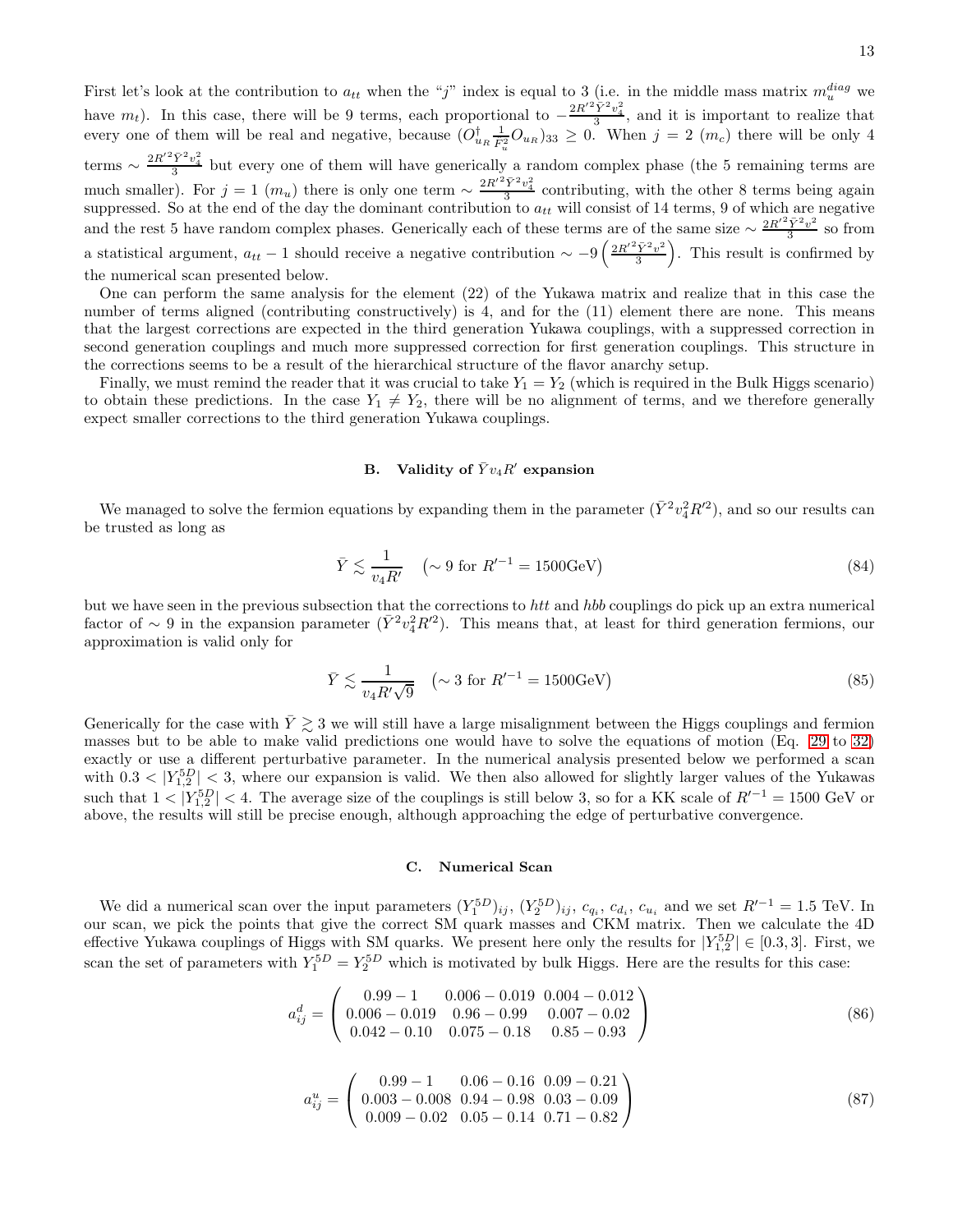The first and second numbers are the 25% and 75% quantiles of the distribution of  $|a_{ij}|$  obtained from the scan (i.e. 50% of all the values we obtained in the scan for each  $|a_{ij}|$  lie between these two quantiles). From the results we can see that the values of  $a_{ij}^{u,d}$  from the scan are consistent with the estimates presented above (Eq [80](#page-11-0) and [81\)](#page-11-1), and the expected reduction of  $h\bar{t}t$  coupling is confirmed. We can also easily see this reduction of third generation Yukawa couplings in Fig. [3.](#page-13-0)

For the case when  $Y_1^{5D}$  and  $Y_2^{5D}$  are completely uncorrelated (Brane Higgs) we get the following results:

$$
a_{ij}^d = \left(\begin{array}{rrrr} 0.99 - 1 & 0.01 - 0.026 & 0.005 - 0.012 \\ 0.012 - 0.03 & 0.98 - 1.01 & 0.008 - 0.02 \\ 0.05 - 0.12 & 0.07 - 0.2 & 0.96 - 1.03 \end{array}\right) \tag{88}
$$

$$
a_{ij}^u = \begin{pmatrix} 0.98 - 1.01 & 0.07 - 0.17 & 0.08 - 0.19 \\ 0.004 - 0.009 & 0.97 - 1.02 & 0.025 - 0.067 \\ 0.007 - 0.016 & 0.04 - 0.11 & 0.9 - 0.99 \end{pmatrix}
$$
(89)

We can see that the off-diagonal terms of  $a_{ij}^{u,d}$  are of the same order as the previous case. However the diagonal entries do not have the suppression as in the  $Y_1^{5D} = Y_2^{5D}$  case, see the discussion in Subsection VIA.



<span id="page-13-0"></span>FIG. 3: Distribution of the absolute value of the normalized Higgs couplings to  $t\bar{t}$  and  $b\bar{b}$ ,  $a_{tt}$  and  $a_{bb}$ , in our numerical scan, with a fixed KK scale of  $R'^{-1} = 1500 \text{ GeV}$  (KK gluon mass  $M_{KKG} = 2.45R'^{-1}$ ) and for 5D Yukawa couplings  $|Y_{5D}^{ij}| \in [0.3, 3]$ . The expected generic suppression for both couplings is demonstrated numerically quite clearly.

## VII. LEPTON SECTOR

Generically one can see that the same effects will lead to Higgs flavor violation in the lepton sector, the only difference is that in the lepton sector there are various ways to explain the large mixing angles and light masses for the neutrinos [\[35,](#page-20-18) [36,](#page-20-19) [37\]](#page-20-20). Now we want to look at Higgs flavor violation in the charged lepton sector, then depending on a given neutrino model, the left-handed charged lepton profiles can be either hierarchical and UV localized (i), or similar and UV localized (ii). The profiles of the right-handed charged leptons are always hierarchical and localized near the UV brane. We treat these two cases separately.

• Case (i) - left-handed and right-handed profiles are hierarchical. Then the profiles should satisfy the following relations:

$$
f_L^i f_e^i \sim \frac{m_i^l}{\bar{Y}v_4},\tag{90}
$$

where  $f_{L,e}$  are profiles of the left-handed and right-handed fields respectively, then the generational mixing is also hierarchical

$$
(O_{L,e})^{i,j} \sim \frac{f_{L,e}^i}{f_{L,e}^j}, \qquad i < j.
$$
\n(91)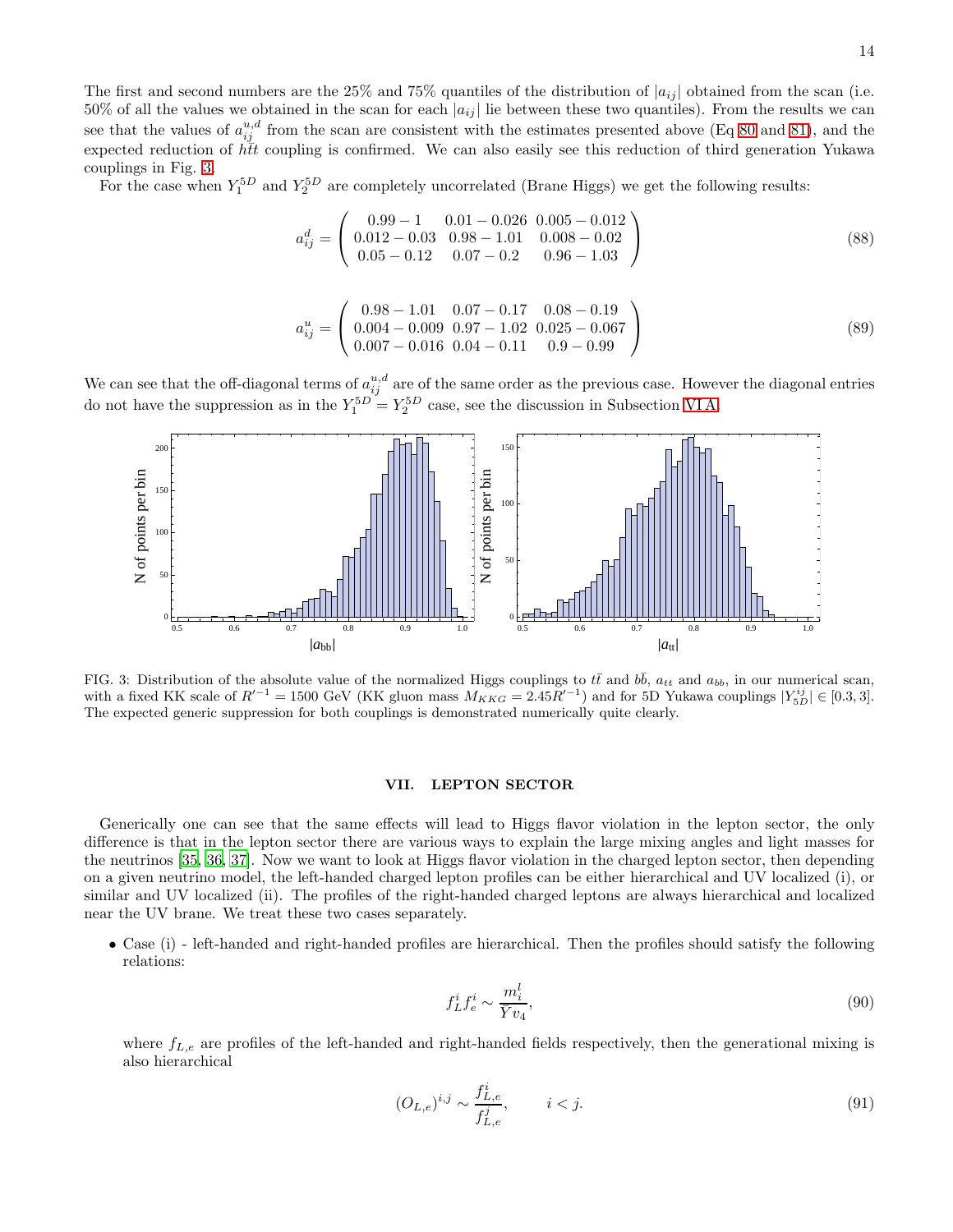We again parameterize our Lagrangian in the following form:

$$
\mathcal{L}_{HFV} = a_{ij}^l \sqrt{\frac{m_i^l m_j^l}{v_4^2}} H \bar{L}^i e^j + h.c.
$$
\n(92)

Where  $L, e$  are  $SU(2)_L$  doublets and singlets respectively Then we can estimate  $a_{ij}^l$ 

$$
a_{ij}^l \sim \frac{2}{3} \bar{Y}^2 (v_4^2 {R'}^2) \sqrt{\frac{f_L^i f_e^j}{f_L^j f_e^i}} \tag{93}
$$

One can see that our estimate depends on the profiles of the fermions, but the following relation will be valid

<span id="page-14-0"></span>
$$
\sqrt{|a_{ij}^l|^2 + |a_{ji}^l|^2} \gtrsim \frac{4}{3} \bar{Y}^2 (v_4^2 R^{\prime 2}) = 0.16 \left(\frac{1500 \text{ GeV}}{1/R^{\prime}}\right)^2 \left(\frac{\bar{Y}}{3}\right)^2 \tag{94}
$$

This inequality is saturated when  $\frac{f_L^i}{f_L^j} \sim \frac{f_e^i}{f_e^j} \sim$  $\sqrt{\frac{m_i^l}{m_j^l}}$ , i.e., when the hierarchy of charged lepton masses are explained equally by the profiles of left-handed and right-handed fields.

• Case (ii) - right-handed profiles are hierarchical and left-handed profiles are similar  $f_L^1 \sim f_L^2 \sim f_L^3$ . Then the profiles satisfy the following relations:

$$
f_L^i f_e^i \sim \frac{m_i^l}{\bar{Y} v_4}
$$
  
\n
$$
\frac{f_L^i}{f_L^j} \sim O(1), \qquad i < j
$$
  
\n
$$
\frac{f_e^i}{f_e^j} \sim \frac{m_i^l}{m_j^l}, \qquad i < j
$$
  
\n(95)

then we can estimate the parameter  $a_{ij}^l$  to be:

<span id="page-14-1"></span>
$$
a_{ij}^l \sim \frac{2}{3} \bar{Y}^2 (v_4^2 R'^2) \sqrt{\frac{f_e^j}{f_e^i}} \sim 0.08 \left(\frac{1500 \text{ GeV}}{1/R'}\right)^2 \left(\frac{\bar{Y}}{3}\right)^2 \sqrt{\frac{m_j^l}{m_i^l}}
$$
(96)

These flavor violating Higgs Yukawa couplings to leptons can also lead to interesting collider signals, which will also be discussed in the next section.

## VIII. PHENOMENOLOGY

The FCNC generated by flavor violating Higgs Yukawa couplings will affect many low energy observables and also give possible signature at colliders. In this section, we first discuss bounds on Higgs flavor violation coming from  $\Delta F = 2$  processes such as  $\bar{K} - K$ ,  $\bar{B} - B$ ,  $\bar{D} - D$  mixing. And then we discuss possible signature at the LHC including suppression of htt coupling, rare top decay  $t \to hc$  and flavor violating Higgs decay  $h \to \tau\mu$ .

## A. Bounds from low energy physics

The  $\Delta F = 2$  process can be described by the general Hamiltonian [\[38](#page-20-21), [39](#page-20-22)]

$$
\mathcal{H}_{eff}^{\Delta F=2} = \sum_{a=1}^{5} C_a Q_a^{q_i q_j} + \sum_{a=1}^{3} \tilde{C}_a \tilde{Q}_a^{q_i q_j} \tag{97}
$$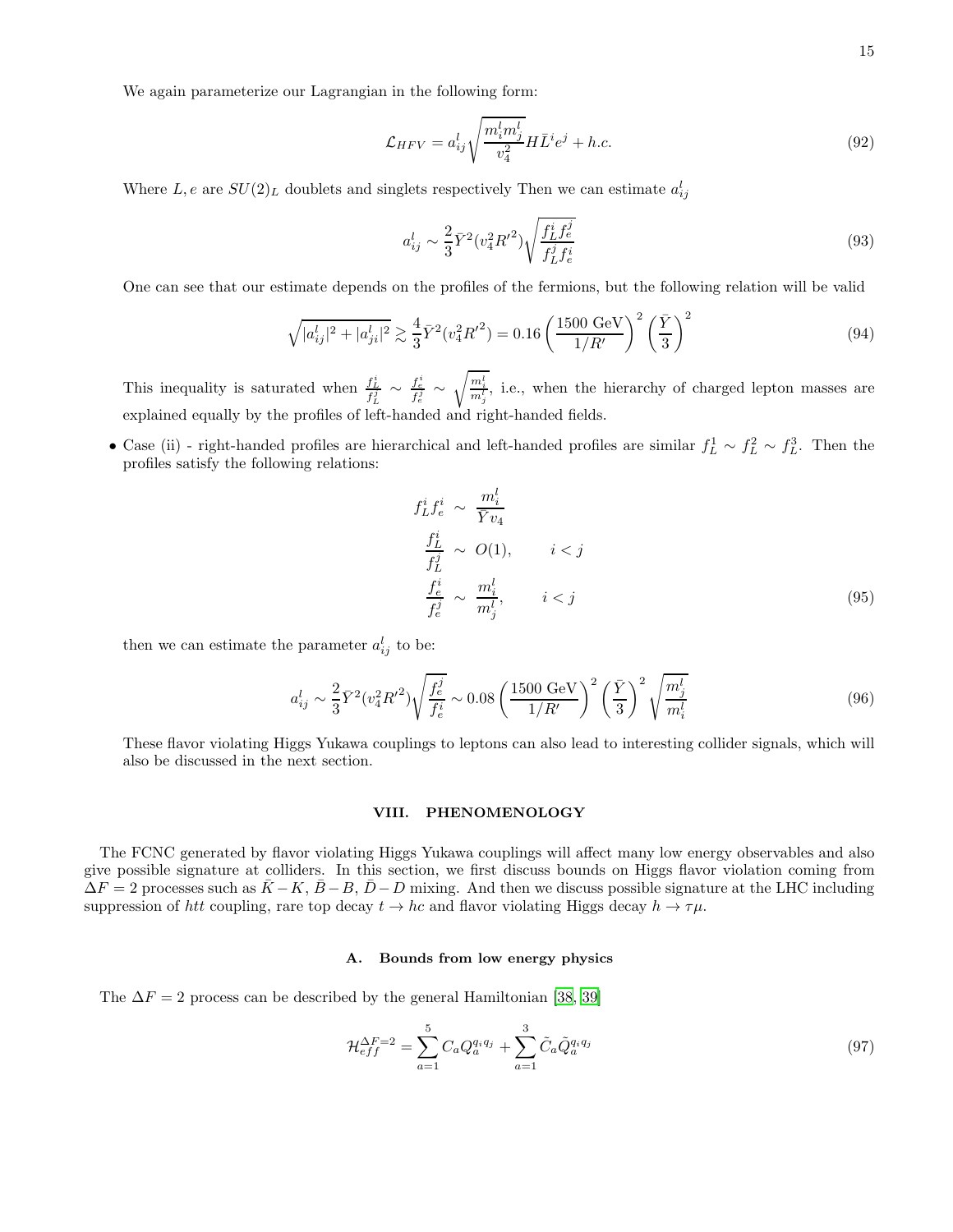

<span id="page-15-0"></span>FIG. 4: Contribution to  $\Delta F = 2$  processes from Higgs exchange

 $\overline{ }$ 

 $\overline{a}$ 

with

$$
Q_1^{q_i q_j} = \bar{q}_{jL}^{\alpha} \gamma_{\mu} q_{iL}^{\alpha} \bar{q}_{jL}^{\beta} \gamma^{\mu} q_{iL}^{\beta},
$$
  
\n
$$
Q_2^{q_i q_j} = \bar{q}_{jR}^{\alpha} q_{iL}^{\alpha} \bar{q}_{jR}^{\beta} q_{iL}^{\beta},
$$
  
\n
$$
Q_3^{q_i q_j} = \bar{q}_{jR}^{\alpha} q_{iL}^{\beta} \bar{q}_{jR}^{\beta} q_{iL}^{\alpha},
$$
  
\n
$$
Q_4^{q_i q_j} = \bar{q}_{jR}^{\alpha} q_{iL}^{\alpha} \bar{q}_{jL}^{\beta} q_{iR}^{\beta},
$$
  
\n
$$
Q_5^{q_i q_j} = \bar{q}_{jR}^{\alpha} q_{iL}^{\beta} \bar{q}_{jL}^{\beta} q_{iR}^{\alpha},
$$
  
\n(98)

where  $\alpha, \beta$  are color indices. The operators  $\tilde{Q}_a$  are obtained from  $Q_a$  by exchange  $L \leftrightarrow R$ . For  $\bar{K} - K$ ,  $\bar{B}_d - B_d$ ,  $\bar{B}_s - B_s$ ,  $\bar{D} - D$  mixing,  $q_i q_j = sd$ ,  $b\bar{d}$ ,  $bs$  and uc respectively. Exchange of the Higgs can give rise to new contribution to  $C_2$ ,  $\tilde{C}_2$  and  $C_4$ . This can be seen in Fig. [4,](#page-15-0) where Fig. [4\(](#page-15-0)A) gives  $C_2$  and  $\tilde{C}_2$ , Fig. 4(B) gives  $C_4$ . These new contributions are

$$
C_2^h = a_{ij}^2 \frac{m_i m_j}{v^2} \frac{1}{m_h^2} \tag{99}
$$

$$
\tilde{C}_2^h = a_{ji}^2 \frac{m_i m_j}{v^2} \frac{1}{m_h^2} \tag{100}
$$

$$
C_4^h = a_{ij} a_{ji} \frac{m_i m_j}{v^2} \frac{1}{m_h^2} \tag{101}
$$

where  $m_h$  is the mass of physical Higgs. The model independent bound on the new physics contribution to these Wilson coefficients are given in [\[38\]](#page-20-21). We use the RGE from [\[40\]](#page-20-23) and give the bounds renormalized at the scale  $\mu_h = 200 \; GeV$ :

$$
\operatorname{Im} C_K^2 \le \left(\frac{1}{7 \times 10^7 \ GeV}\right)^2, \quad \operatorname{Im} C_K^4 \le \left(\frac{1}{1.3 \times 10^8 \ GeV}\right)^2, \tag{102}
$$

$$
|C_D^2| \le \left(\frac{1}{1.9 \times 10^6 \text{ GeV}}\right)^2, \quad |C_D^4| \le \left(\frac{1}{2.9 \times 10^6 \text{ GeV}}\right)^2, \tag{103}
$$

$$
|C_{B_d}^2| \le \left(\frac{1}{0.9 \times 10^6 \text{ GeV}}\right)^2, \quad |C_{B_d}^4| \le \left(\frac{1}{1.4 \times 10^6 \text{ GeV}}\right)^2,\tag{104}
$$

$$
|C_{B_s}^2| \le \left(\frac{1}{1 \times 10^5 \text{ GeV}}\right)^2, \quad |C_{B_s}^4| \le \left(\frac{1}{1.7 \times 10^5 \text{ GeV}}\right)^2. \tag{105}
$$

These bounds put constraints on both the Higgs flavor violating Yukawa couplings parametrized by  $a_{ij}$ , and on the Higgs mass  $m_h$ . If we assume that the phases of  $C_{2,4}^h$  are random, i.e.,  $\text{Im}(C_{2,4}^h) \sim |C_{2,4}^h|$ , we can then rewrite the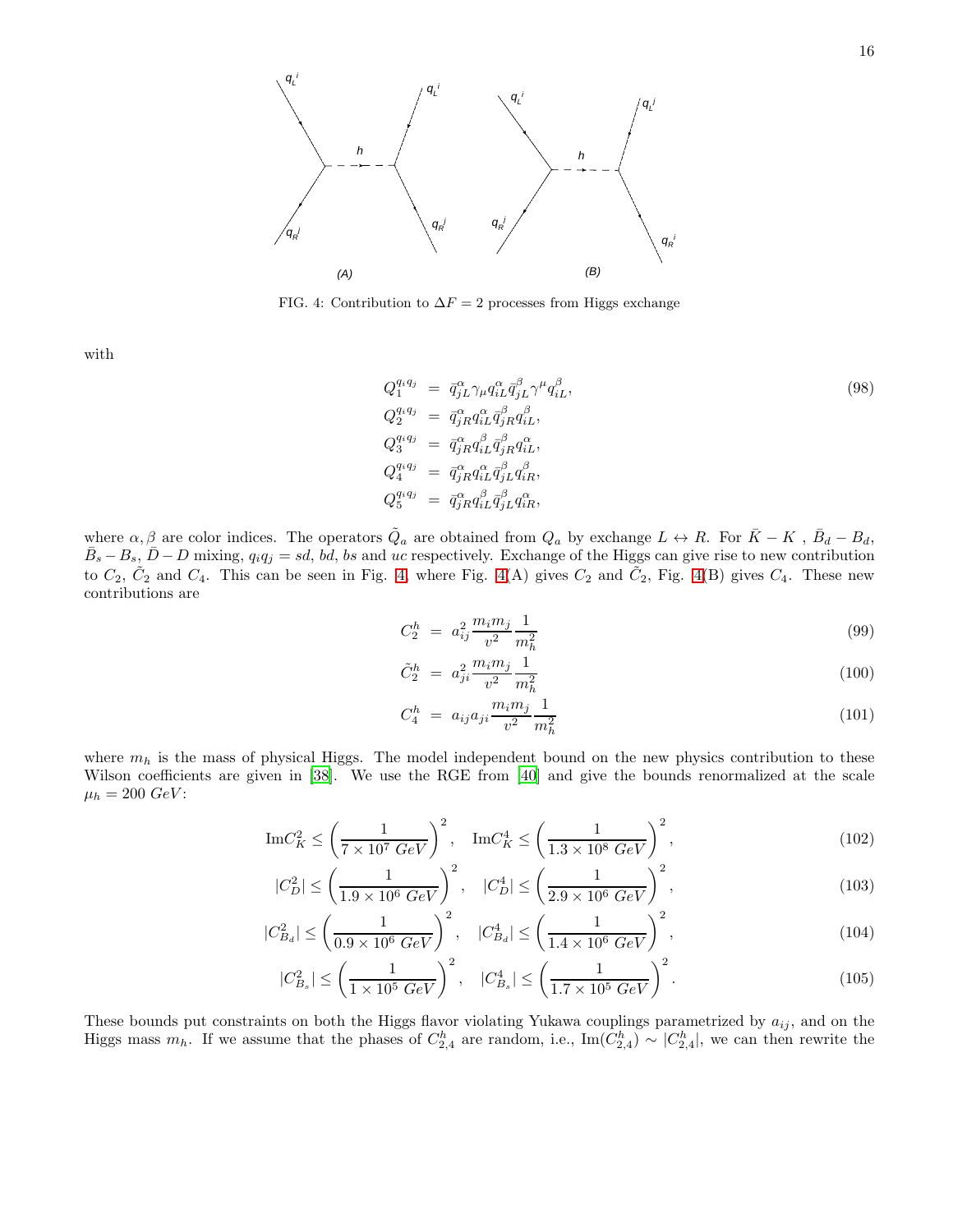

<span id="page-16-0"></span>FIG. 5: Generic bounds in the plane  $(m_h, M_{KKG_1})$  coming from  $\epsilon_K$  due to tree level Higgs exchange, where  $m_h$  is the Higgs boson mass and  $M_{KKG_1}$  is the mass of the first excited KK gluon. We perform a scan over 5D Yukawa matrices (such that  $|Y_{5R}^{ij}| \in [0.3,3]$  (left panel) and  $|Y_{5D}^{ij}| \in [1,4]$  (right panel)) and over fermion bulk c-parameters. In the scan, we choose  $Y_1^{5D} = Y_2^{5D}$  and take the  $\beta \to \infty$  limit (the result has only a mild dependence on  $\beta$ ). The 25% quantile and 75% quantile curves trace the points in this plane where 25% and 75% of the randomly generated parameter points are safe from Higgs mediated FCNC's (and are otherwise in agreement with the rest of experimental constraints in the scenario). The "estimate" curve is based on the expected size of Higgs flavor violating couplings (see Eqs. [\(80\)](#page-11-0) and [\(81\)](#page-11-1)) for the chosen range of the 5D Yukawas.

previous bounds as

$$
0.25 \left(\frac{350 \text{ GeV}}{m_h}\right)^2 \frac{\text{Im}(a_{12}^d)^2}{(0.032)^2} \le 1, \quad 0.39 \left(\frac{350 \text{ GeV}}{m_h}\right)^2 \frac{\text{Im}(a_{21}^d)^2}{(0.04)^2} \le 1, \quad 1.11 \left(\frac{350 \text{ GeV}}{m_h}\right)^2 \frac{\text{Im}(a_{21}^d a_{12}^d)}{(0.032 \times 0.04)} \le 1
$$
  

$$
0.018 \left(\frac{350 \text{ GeV}}{m_h}\right)^2 \frac{|a_{12}^u|^2}{(0.15)^2} \le 1, \quad 0.00005 \left(\frac{350 \text{ GeV}}{m_h}\right)^2 \frac{|a_{21}^u|^2}{(0.008)^2} \le 1, \quad 0.0021 \left(\frac{350 \text{ GeV}}{m_h}\right)^2 \frac{|a_{12}^u a_{21}^d|}{(0.15 \times 0.008)} \le 1,
$$
  

$$
0.0002 \left(\frac{350 \text{ GeV}}{m_h}\right)^2 \frac{|a_{13}^d|^2}{(0.01)^2} \le 1, \quad 0.03 \left(\frac{350 \text{ GeV}}{m_h}\right)^2 \frac{|a_{31}^d|^2}{(0.12)^2} \le 1, \quad 0.006 \left(\frac{350 \text{ GeV}}{m_h}\right)^2 \frac{|a_{13}^d a_{31}^d|}{(0.01 \times 0.12)} \le 1
$$
  

$$
0.00003 \left(\frac{350 \text{ GeV}}{m_h}\right)^2 \frac{|a_{23}^d|^2}{(0.01)^2} \le 1, \quad 0.003 \left(\frac{350 \text{ GeV}}{m_h}\right)^2 \frac{|a_{32}^d|^2}{(0.15)^2} \le 1, \quad 0.001 \left(\frac{350 \text{ GeV}}{m_h}\right)^2 \frac{|a_{32}^d a_{23}^d|}{(0.1 \times 0.01)} \le 1,
$$

where we compare the  $a_{ij}$  elements with their estimated values, for a fixed average Yukawa coupling  $\bar{Y}=2$  and KK scale given by  $1/R' = 1500 \text{ GeV}$  (see formulae for the estimates from Eqs. [\(80\)](#page-11-0) and [\(81\)](#page-11-1)). We also choose to compare the Higgs mass with a nominal value of  $m_h = 350$  GeV. We can see that the bound on  $\text{Im}C_K^4$  coming from  $\epsilon_K$  gives the strongest constraint on the Higgs mass. Specifically, we have

$$
m_h \gtrsim 350 \; GeV \quad \text{for} \quad \text{Im}(a_{21}^d a_{12}^d) = (0.04 \times 0.032) \tag{106}
$$

for a fixed KK scale of  $1/R' = 1.5$  TeV and average 5D Yukawa of  $\bar{Y}_{5D} = 2$ .

In Fig[.5,](#page-16-0) we show the results of our numerical scan by plotting the bounds coming from  $\epsilon_K$  in the  $(m_h-M_{KKG})$ plane, where  $M_{KKG} \approx 2.45 R'^{-1}$  is the mass of the first KK gluon. In the left panel we show results for the case  $|Y_{ij}^{5D}| \in [0.3,3]$ , and in the right panel we show results for the case  $|Y_{ij}^{5D}| \in [1,4]$ . It can be seen quite clearly that a larger 5D Yukawa coupling leads to a higher bound on the KK scale. Note that the bounds coming from KK gluon exchange are inversely proportional to the size of the 5D Yukawa couplings  $\bar{Y}_{5D}$ . This leads to an interesting observation

• The new contribution to  $\epsilon_K$  coming from Higgs exchange has opposite dependence on the 5D Yukawa coupling as that of KK gluon exchange. Thus, increasing the overall size of  $Y_{5D}$  will alleviate pressure from KK gluon exchange but, as we have seen, this will also enhance the effect of Higgs mediated FCNC's.

With the chosen  $\bar{Y}_{5D}$  (∼ 2), we can see that for the region of parameter space with  $M_{KKG} \sim 3$  TeV (accessible at the LHC), a Higgs mass  $m_h < 400$  GeV is disfavored. On the other hand, if a light ( $< 150$  GeV) Higgs is found in the LHC, we should expect sizable new physics contributions to  $\Delta F = 2$  processes, just below current bounds.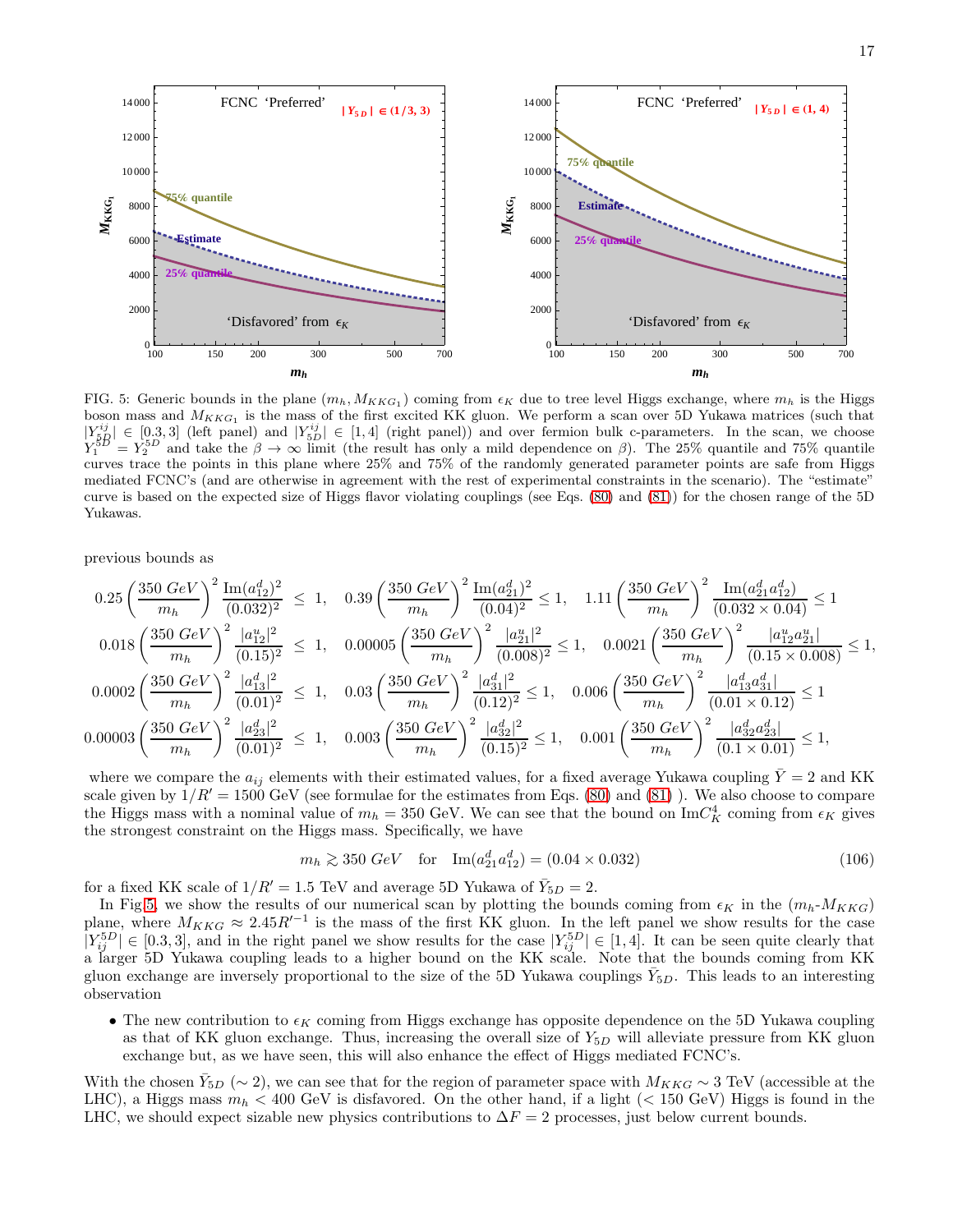

<span id="page-17-0"></span>FIG. 6: Higgs decay branching fractions as a function of its mass, for the case of 5D Yukawas such that  $|Y_{5D}^{ij}| \in [1,4]$  and for a KK scale  $R'^{-1} = 1500 \text{ GeV } (M_{KKG_1} = 2.45 R'^{-1})$ . The dashed curves represent the SM branching fractions, and the color bands correspond to 25% and 75% quantiles of our scan results. The  $h \to tt$  curve shows a suppressed branching due to suppressed htt couplings. This same type of suppression happens in the hbb couplings, which in turn enhances important channels such as  $h \to \gamma\gamma$ . Of course Higgs production through gluon fusion is also suppressed due to suppressed htt couplings, but vector boson fusion is assumed to remain as in the SM, allowing one to probe at the LHC these relative changes in the couplings. We note also the appearance of two new important channels,  $h \to b\bar{s}$  and  $h \to tc$ , the second of which could be looked at at the LHC if the Higgs happens to be discovered (in the ZZ channel) in the appropriate mass regime.

#### B. Collider phenomenology

Besides low energy physics constraints, there could be very interesting signatures in colliders coming from the corrections to the Higgs Yukawa couplings. First of all, the reduction in the htt coupling, as argued in Section [VI A](#page-11-2) and confirmed by our numerical scan, tells us that the Higgs production through gluon fusion will be generically suppressed (at least for the bulk Higgs scenario). This coupling can easily be suppressed by  $\sim 25\%$  (for  $R'^{-1} = 1.5$ ) TeV and  $\overline{Y}_{5D} \sim 2$ ), and therefore the  $gg \to h$  cross section will experience a reduction of 40% with respect to the expected SM value. This reduction in Higgs events from gluon fusion at the LHC can be observed quite clearly as well as the relative increase in importance of the production through gauge boson fusion [\[41](#page-20-24)]. We note again that the expected suppression is much larger in the case of a bulk Higgs, namely when we have  $Y_2 = Y_1$ . In the case where  $Y_2$ and  $Y_1$  are unrelated, but with same overall size, there will not be a definitive prediction on the sign of the correction to the top Yukawa and bottom Yukawa couplings (i.e. there could be also enhancements), although the size of the corrections is expected to be smaller than in the  $Y_2 = Y_1$  case.

In the case of a light Higgs boson (and assuming that somehow low energy FCNC bounds are overcome), the branchings of the Higgs can change substantially due to the generically reduced hbb couplings. This would indirectly enhance the importance of  $h \to \gamma\gamma$  signal, and maybe help overcome the overall reduction in the total production cross section due to reduced top Yukawa couplings. In Fig. [6,](#page-17-0) we plot the Higgs decay branching ratio for various final states versus the Higgs mass  $m_h$ <sup>4</sup>. We can see clearly that for a light Higgs, the reduction in the *hbb* coupling changes the branching ratio to other channels significantly. For a heavy Higgs, the branching for  $h \to tt$  is reduced.

If kinematically accessible  $(m_h < m_t)$ , the flavor violating htc couplings will allow the decay  $t \to ch$  to occur. The branching ratio of this process is given by (see for example [\[27\]](#page-20-9))

$$
Br(t \to ch) = \frac{2(m_t^2 - m_h^2)^2 m_w^2}{(m_t^2 - m_w^2)^2 (m_t^2 + 2m_w^2) g_2^2} \left\{ |a_{23}^u|^2 + |a_{32}^u|^2 + \frac{4m_c m_t}{m_t^2 - m_h^2} \text{Re}[a_{23}^u a_{32}^u] \right\} \frac{m_c m_t}{v^2}.
$$
 (107)

<sup>&</sup>lt;sup>4</sup> We did not include  $h \to \mu\tau$  mode on the plot because it is model dependent.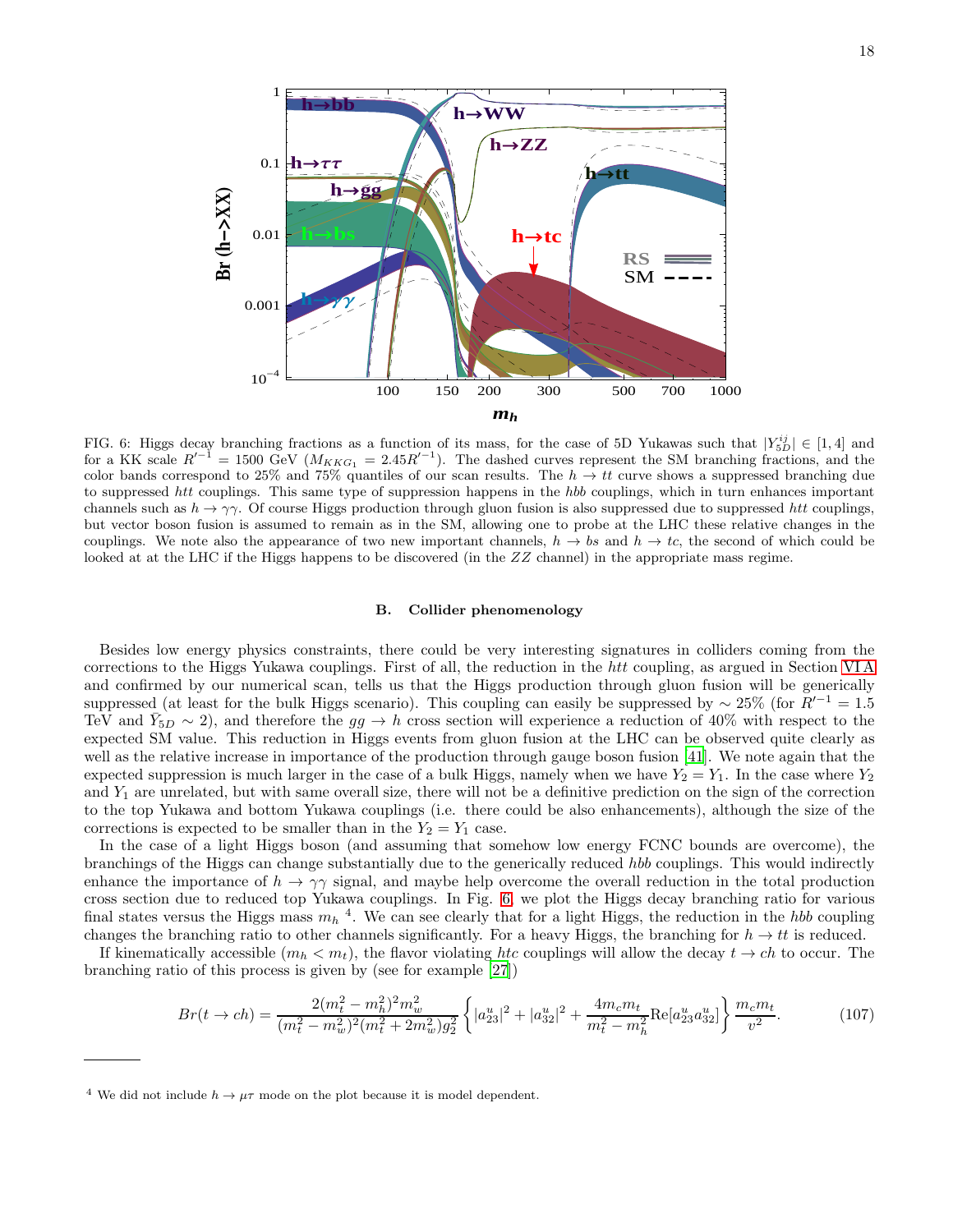

<span id="page-18-0"></span>FIG. 7: LHC observability of the exotic decay of the top quark  $t \to ch$  in the plane  $(m_h, M_{KKG_1})$ . The two curves trace the region such that 50% of the generated points in our two scans (one with  $|Y_{5D}^{ij}| \in [0.3,3]$  and another with  $|Y_{5D}^{ij}| \in [1,4]$ ) will have a visible signal at the LHC.

If we take  $m_h = 120 \text{ GeV}$ , then for  $a_{23}^u \sim 0.08$  and  $a_{32}^u \sim 0.14$ , which are good estimates for  $\bar{Y} = 2$  and a KK scale of  $1/R' = 1500 \text{ GeV}$  (see Eq. [\(81\)](#page-11-1)), we obtain a branching ratio of

$$
Br(t \to ch) \sim 5 \times 10^{-5}.\tag{108}
$$

The sensitivity of LHC for this rare top decay is  $Br(t \to ch) \geq 6.5 \times 10^{-5}$  [\[42\]](#page-20-25), precisely in the ball-park of our estimate. In Figure [7](#page-18-0) we show the results of our two scans, each with a different average size of the 5D Yukawas. It is shown that observing the signal at the LHC is quite possible although it requires larger Yukawa couplings and a light Higgs. If observed, this signal would be very valuable in determining the structure of the 5D setup.

Another interesting collider signature for light Higgs might be the Higgs lepton flavor violating decay  $h \to \mu\tau$ . the LHC reach for this process was studied in [\[43](#page-20-26)] and it could be observable if  $|a_{\mu\tau}$ ,  $(a_{\tau\mu})| > 0.15$ . One can see from equations [\(94\)](#page-14-0) and [\(96\)](#page-14-1) that for case (i), this decay is observable only for fairly large  $\overline{Y}$  ( $\gtrsim$  3) and low KK scale  $1/R' \lesssim 1.5 \text{ TeV}$ , while for case (ii) there is an extra enhancement factor of  $\sqrt{\frac{m_{\tau}}{m_{\mu}}} \sim 4$  for  $a_{\mu\tau}$ , so that in this case we expect larger parameter space to give us observable effects in the  $h \to \mu\tau$  decay.

For a heavy Higgs  $(m_h > m_t)$ , an interesting signal at the LHC might be the Higgs flavor violating decay  $h \to tc$ . similar study on tc production from radion decay was considered in  $[44]$ . From Fig. [6](#page-17-0) we can see that the branching for  $h \to tc$  is in the range of  $10^{-3}$  for a Higgs mass between  $200 - 300$  GeV, and for the favorable parameter values of  $\bar{Y}_{5D} \sim 2$  and  $1/R' = 1500$  GeV. However, even with a branching fraction of  $10^{-3}$  the signal would most likely be dominated by large backgrounds at the LHC. Larger flavor violating couplings are still possible for even larger values of the 5D Yukawas, although calculability and perturbativity become then a greater issue. More detailed analysis of the possibility and feasibility of this channel is left for future studies.

We finally must mention that in these models one generically expects the appearance of another light scalar in the spectrum, the radion graviscalar. As was pointed out in [\[44\]](#page-20-27) the radion will also typically couple to fermions with off-diagonal couplings, and moreover, the two scalars could actually mix [\[45\]](#page-20-28) giving rise to interesting changes in both Higgs and radion phenomenology [\[45,](#page-20-28) [46,](#page-20-29) [47,](#page-20-30) [48\]](#page-20-31). In that situation, the physical states emerging from the mixing will inherit an admixture of the couplings of the original Higgs and radion, including their off-diagonal couplings to fermions. It would be interesting to revisit the phenomenology of Higgs-radion mixing in view of the results obtained in this paper, although we will leave this study for future investigations.

## IX. CONCLUSION

In this article, we computed the misalignment between Higgs Yukawa couplings and SM fermion masses in the framework of warped extra dimensions. We estimated this misalignment in the mass insertion approximation and then calculated it by solving the fermion wave functions in 5D. An important result is that the main contributions to this misalignment are of the same order in both bulk and brane Higgs scenarios, which means that our results are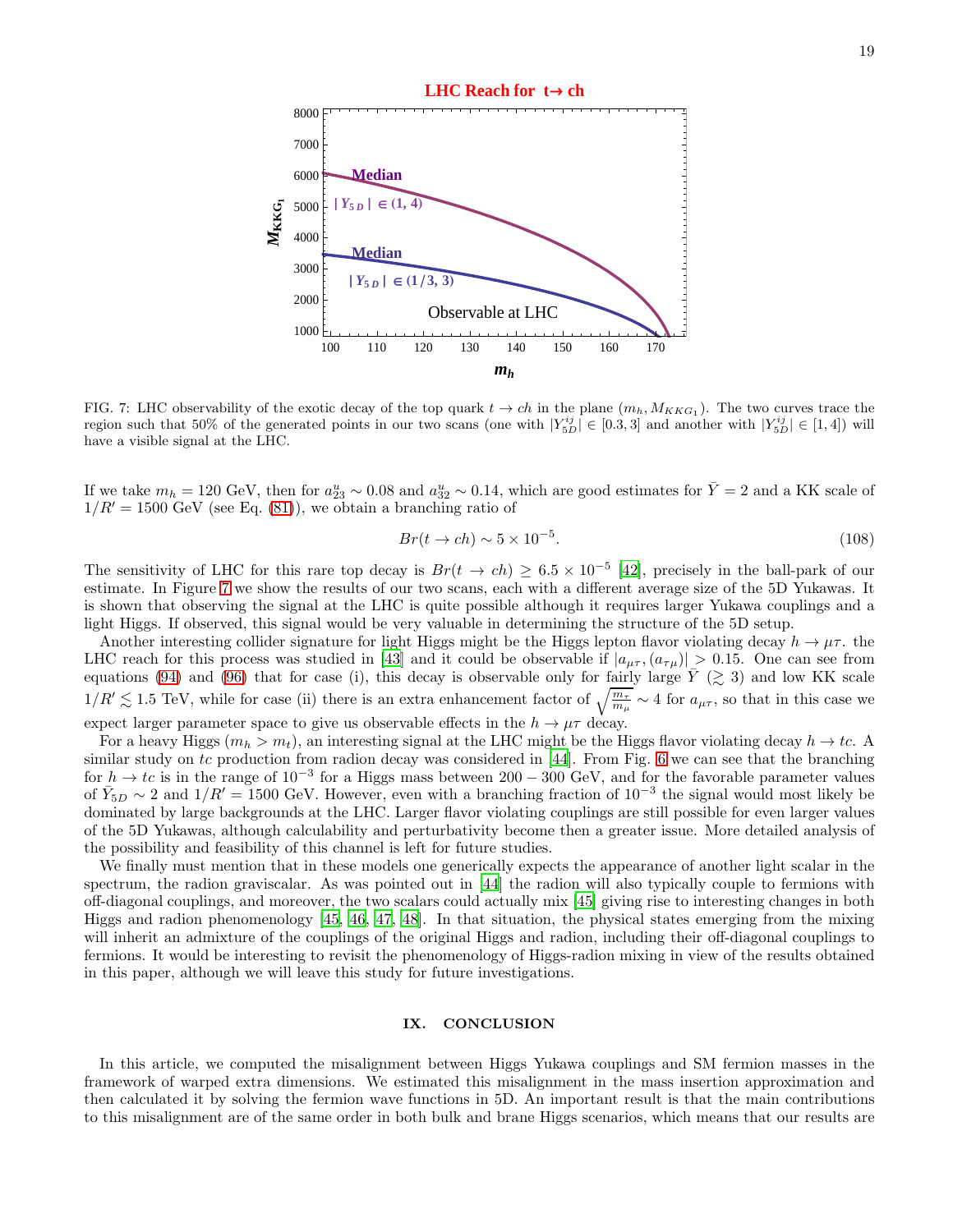20

general and independent of the Higgs localization. We first showed this fact in the bulk Higgs case by taking the Higgs to be infinitely localized towards the IR brane ( $\beta \to \infty$ ); and then we also treated the brane Higgs case, with a suitably regularized delta function localization. A subtlety in doing the mass insertion approximation in the brane Higgs case is also discussed.

This misalignment generally leads to FCNC mediated by the Higgs boson. We estimated the size of these flavor changing Yukawa couplings in models with flavor anarchy. And we confirmed our estimates by scanning over the parameter space which reproduces the correct quark masses and mixing angles. In addition, we found that the Yukawa couplings of the third generation are generically suppressed relative to their SM values.

These flavor changing Yukawa couplings have important phenomenology implications. First, they lead to new contributions to flavor changing low energy observables and thus give us bounds on parameters of the Higgs sector. We found that  $\epsilon_K$  gives the strongest bound which disfavors a light physical Higgs. In addition, these flavor changing Yukawa couplings can give us interesting signals at colliders. We discussed the possible reduction of Higgs production cross section and the changes in Higgs decay branchings at the LHC (including interesting new decay channels such as  $h \to \mu\tau$  and  $h \to tc$ ). Another interesting signal is the rare top decay  $t \to ch$ . We found that in a sizable part of the parameter space this decay can be seen at the LHC.

#### Acknowledgments

We would like to thank Raman Sundrum for interesting discussions, and specially Kaustubh Agashe for his encouragement, comments and suggestions. A.A. was partially funded by NSF No. PHY-0652363.

- <span id="page-19-0"></span>[1] L. Randall and R. Sundrum, Phys. Rev. Lett. 83, 3370 (1999); [\[arXiv:hep-ph/9905221\]](http://arxiv.org/abs/hep-ph/9905221); L. Randall and R. Sundrum, Phys. Rev. Lett. 83, 4690 (1999). [\[arXiv:hep-th/9906064\]](http://arxiv.org/abs/hep-th/9906064).
- <span id="page-19-1"></span>[2] T. Gherghetta and A. Pomarol, Nucl. Phys. B 586, 141 (2000); [\[arXiv:hep-ph/0003129\]](http://arxiv.org/abs/hep-ph/0003129); Y. Grossman and M. Neubert, Phys. Lett. B 474, 361 (2000); [\[arXiv:hep-ph/9912408\]](http://arxiv.org/abs/hep-ph/9912408).
- <span id="page-19-2"></span>[3] H. Davoudiasl, J. L. Hewett and T. G. Rizzo, Phys. Lett. B 473, 43 (2000) [\[arXiv:hep-ph/9911262\]](http://arxiv.org/abs/hep-ph/9911262); A. Pomarol, Phys. Lett. B 486, 153 (2000) [\[arXiv:hep-ph/9911294\]](http://arxiv.org/abs/hep-ph/9911294); S. Chang, J. Hisano, H. Nakano, N. Okada and M. Yamaguchi, Phys. Rev. D 62, 084025 (2000) [\[arXiv:hep-ph/9912498\]](http://arxiv.org/abs/hep-ph/9912498).
- <span id="page-19-3"></span>[4] K. Agashe, A. Delgado, M. J. May and R. Sundrum, JHEP 0308, 050 (2003). [\[arXiv:hep-ph/0308036\]](http://arxiv.org/abs/hep-ph/0308036).
- <span id="page-19-4"></span>[5] K. Agashe, R. Contino and A. Pomarol, Nucl. Phys. B 719, 165 (2005) [\[arXiv:hep-ph/0412089\]](http://arxiv.org/abs/hep-ph/0412089);
- <span id="page-19-5"></span>[6] K. Agashe and R. Contino, Nucl. Phys. B 742, 59 (2006) [\[arXiv:hep-ph/0510164\]](http://arxiv.org/abs/hep-ph/0510164); M. Carena, E. Ponton, J. Santiago and C. E. M. Wagner, Nucl. Phys. B 759, 202 (2006) [\[arXiv:hep-ph/0607106\]](http://arxiv.org/abs/hep-ph/0607106) and [arXiv:hep-ph/0701055;](http://arxiv.org/abs/hep-ph/0701055) R. Contino, L. Da Rold and A. Pomarol, Phys. Rev. D 75, 055014 (2007) [\[arXiv:hep-ph/0612048\]](http://arxiv.org/abs/hep-ph/0612048); A. D. Medina, N. R. Shah and C. E. M. Wagner, Phys. Rev. D 76, 095010 (2007) [\[arXiv:0706.1281](http://arxiv.org/abs/0706.1281) [hep-ph]]; C. Bouchart and G. Moreau, [arXiv:0807.4461](http://arxiv.org/abs/0807.4461) [hep-ph].
- <span id="page-19-6"></span>[7] K. Agashe, R. Contino, L. Da Rold and A. Pomarol, Phys. Lett. B 641, 62 (2006) [\[arXiv:hep-ph/0605341\]](http://arxiv.org/abs/hep-ph/0605341).
- <span id="page-19-7"></span>[8] K. Agashe, G. Perez and A. Soni, Phys. Rev. D 71, 016002 (2005), [\[arXiv:hep-ph/0408134\]](http://arxiv.org/abs/hep-ph/0408134); K. Agashe, M. Papucci, G. Perez and D. Pirjol, [\[arXiv:hep-ph/0509117\]](http://arxiv.org/abs/hep-ph/0509117).
- <span id="page-19-8"></span>[9] S. J. Huber and Q. Shafi, Phys. Lett. B 498, 256 (2001) [\[arXiv:hep-ph/0010195\]](http://arxiv.org/abs/hep-ph/0010195).
- <span id="page-19-9"></span>[10] C. Csaki, A. Falkowski and A. Weiler, JHEP 0809, 008 (2008); [\[arXiv:0804.1954](http://arxiv.org/abs/0804.1954) [hep-ph]].
- <span id="page-19-10"></span>[11] M. Blanke, A. J. Buras, B. Duling, S. Gori and A. Weiler, JHEP 0903, 001 (2009) [\[arXiv:0809.1073](http://arxiv.org/abs/0809.1073) [hep-ph]].
- <span id="page-19-11"></span>[12] A. L. Fitzpatrick, G. Perez and L. Randall, [arXiv:0710.1869](http://arxiv.org/abs/0710.1869) [hep-ph].
- <span id="page-19-12"></span>[13] S. Davidson, G. Isidori and S. Uhlig, Phys. Lett. B 663, 73 (2008) [\[arXiv:0711.3376](http://arxiv.org/abs/0711.3376) [hep-ph]];
- <span id="page-19-13"></span>[14] K. Agashe, A. Belyaev, T. Krupovnickas, G. Perez and J. Virzi, Phys. Rev. D 77, 015003 (2008) [\[arXiv:hep-ph/0612015\]](http://arxiv.org/abs/hep-ph/0612015); B. Lillie, L. Randall and L. T. Wang, JHEP 0709, 074 (2007) [\[arXiv:hep-ph/0701166\]](http://arxiv.org/abs/hep-ph/0701166); B. Lillie, J. Shu and T. M. P. Tait, Phys. Rev. D 76, 115016 (2007) [\[arXiv:0706.3960](http://arxiv.org/abs/0706.3960) [hep-ph]]; A. Djouadi, G. Moreau and R. K. Singh, Nucl. Phys. B 797, 1 (2008) [\[arXiv:0706.4191](http://arxiv.org/abs/0706.4191) [hep-ph]]; M. Guchait, F. Mahmoudi and K. Sridhar, Phys. Lett. B 666, 347 (2008) [\[arXiv:0710.2234](http://arxiv.org/abs/0710.2234) [hep-ph]]; U. Baur and L. H. Orr, Phys. Rev. D 76, 094012 (2007) [\[arXiv:0707.2066](http://arxiv.org/abs/0707.2066) [hep-ph]] and Phys. Rev. D 77, 114001 (2008) [\[arXiv:0803.1160](http://arxiv.org/abs/0803.1160) [hep-ph]]; M. Carena, A. D. Medina, B. Panes, N. R. Shah and C. E. M. Wagner, Phys. Rev. D 77, 076003 (2008) [\[arXiv:0712.0095](http://arxiv.org/abs/0712.0095) [hep-ph]].
- <span id="page-19-14"></span>[15] K. Agashe et al., Phys. Rev. D 76, 115015 (2007) [\[arXiv:0709.0007](http://arxiv.org/abs/0709.0007) [hep-ph]]; K. Agashe, S. Gopalakrishna, T. Han, G-Y. Huang and A. Soni, [arXiv:0810.1497](http://arxiv.org/abs/0810.1497) [hep-ph].
- <span id="page-19-15"></span>[16] G. Cacciapaglia, C. Csaki, J. Galloway, G. Marandella, J. Terning and A. Weiler, JHEP 0804, 006 (2008) [\[arXiv:0709.1714](http://arxiv.org/abs/0709.1714) [hep-ph]]; M. C. Chen and H. B. Yu, [arXiv:0804.2503](http://arxiv.org/abs/0804.2503) [hep-ph]; G. Perez and L. Randall, [arXiv:0805.4652](http://arxiv.org/abs/0805.4652) [hep-ph]; C. Csaki, C. Delaunay, C. Grojean and Y. Grossman, [arXiv:0806.0356](http://arxiv.org/abs/0806.0356) [hep-ph]; J. Santiago, [arXiv:0806.1230](http://arxiv.org/abs/0806.1230) [hep-ph]; C. Csaki, Y. Grossman, G. Perez, Z. Surujon and A. Weiler, to appear.
- <span id="page-19-16"></span>[17] C. Csaki, A. Falkowski and A. Weiler, [arXiv:0806.3757](http://arxiv.org/abs/0806.3757) [hep-ph].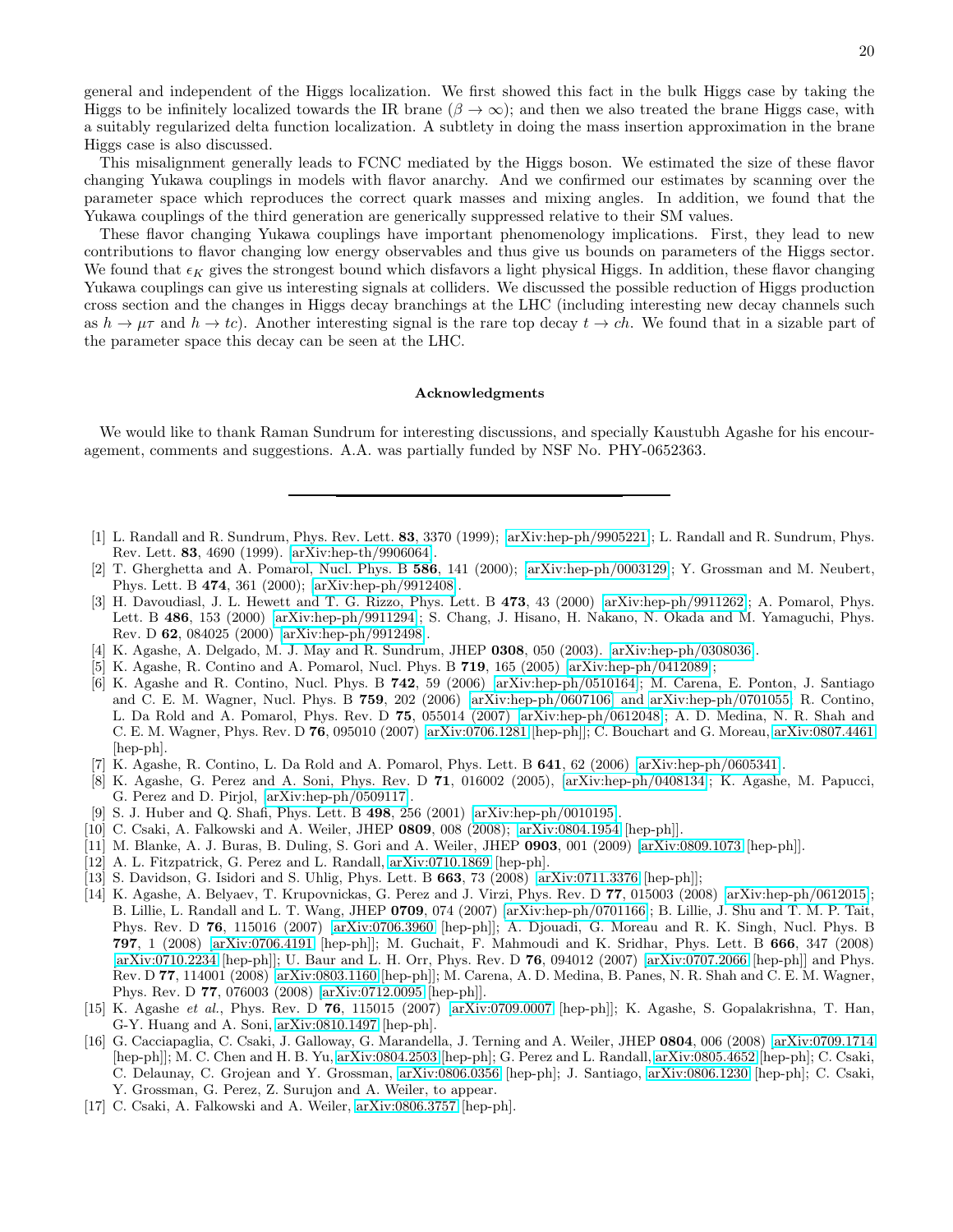- <span id="page-20-0"></span>[18] K. Agashe, A. Azatov and L. Zhu, [arXiv:0810.1016](http://arxiv.org/abs/0810.1016) [hep-ph].
- <span id="page-20-1"></span>[19] O. Gedalia, G. Isidori and G. Perez, [arXiv:0905.3264](http://arxiv.org/abs/0905.3264) [hep-ph].
- <span id="page-20-2"></span>[20] K. Agashe, A. E. Blechman and F. Petriello, Phys. Rev. D 74, 053011 (2006) [\[arXiv:hep-ph/0606021\]](http://arxiv.org/abs/hep-ph/0606021).
- <span id="page-20-3"></span>[21] K. Agashe and R. Contino, [arXiv:0906.1542](http://arxiv.org/abs/0906.1542) [hep-ph].
- <span id="page-20-4"></span>[22] W. Buchmuller and D. Wyler, Nucl. Phys. B **268**, 621 (1986).
- <span id="page-20-5"></span>[23] F. del Aguila, M. Perez-Victoria and J. Santiago, Phys. Lett. B 492, 98 (2000) [\[arXiv:hep-ph/0007160\]](http://arxiv.org/abs/hep-ph/0007160); JHEP 0009, 011 (2000) [\[arXiv:hep-ph/0007316\]](http://arxiv.org/abs/hep-ph/0007316).
- <span id="page-20-6"></span>[24] K. S. Babu and S. Nandi, Phys. Rev. D 62, 033002 (2000) [\[arXiv:hep-ph/9907213\]](http://arxiv.org/abs/hep-ph/9907213).
- <span id="page-20-7"></span>[25] G. F. Giudice and O. Lebedev, Phys. Lett. B 665, 79 (2008) [\[arXiv:0804.1753](http://arxiv.org/abs/0804.1753) [hep-ph]].
- <span id="page-20-8"></span>[26] K. Agashe, G. Perez and A. Soni, Phys. Rev. D 75, 015002 (2007) [\[arXiv:hep-ph/0606293\]](http://arxiv.org/abs/hep-ph/0606293).
- <span id="page-20-9"></span>[27] S. Casagrande, F. Goertz, U. Haisch, M. Neubert and T. Pfoh, JHEP 0810, 094 (2008) [\[arXiv:0807.4937](http://arxiv.org/abs/0807.4937) [hep-ph]].
- <span id="page-20-10"></span>[28] A. J. Buras, B. Duling and S. Gori, [arXiv:0905.2318](http://arxiv.org/abs/0905.2318) [hep-ph].
- <span id="page-20-14"></span>[29] B. Batell, T. Gherghetta and D. Sword, Phys. Rev. D 78, 116011 (2008) [\[arXiv:0808.3977](http://arxiv.org/abs/0808.3977) [hep-ph]].
- <span id="page-20-15"></span>[30] A. Delgado and D. Diego, [arXiv:0905.1095](http://arxiv.org/abs/0905.1095) [hep-ph].
- <span id="page-20-16"></span>[31] S. M. Aybat and J. Santiago, [arXiv:0905.3032](http://arxiv.org/abs/0905.3032) [hep-ph].
- <span id="page-20-11"></span>[32] C. Csaki, C. Grojean, J. Hubisz, Y. Shirman and J. Terning, Phys. Rev. D  $70$ , 015012 (2004) [\[arXiv:hep-ph/0310355\]](http://arxiv.org/abs/hep-ph/0310355).
- <span id="page-20-12"></span>[33] G. Cacciapaglia, C. Csaki, G. Marandella and J. Terning, JHEP 0702, 036 (2007), [\[arXiv:hep-ph/0611358\]](http://arxiv.org/abs/hep-ph/0611358).
- <span id="page-20-13"></span>[34] H. Davoudiasl, B. Lillie and T. G. Rizzo, JHEP 0608, 042 (2006), [\[arXiv:hep-ph/0508279\]](http://arxiv.org/abs/hep-ph/0508279).
- <span id="page-20-18"></span>[35] G. Perez and L. Randall, JHEP 0901, 077 (2009) [\[arXiv:0805.4652](http://arxiv.org/abs/0805.4652) [hep-ph]].
- <span id="page-20-19"></span>[36] K. Agashe, T. Okui and R. Sundrum, Phys. Rev. Lett. 102, 101801 (2009) [\[arXiv:0810.1277](http://arxiv.org/abs/0810.1277) [hep-ph]].
- <span id="page-20-20"></span>[37] K. Agashe, [arXiv:0902.2400](http://arxiv.org/abs/0902.2400) [hep-ph].
- <span id="page-20-21"></span>[38] M. Bona et al. [UTfit Collaboration], JHEP 0803, 049 (2008) [\[arXiv:0707.0636](http://arxiv.org/abs/0707.0636) [hep-ph]].
- <span id="page-20-22"></span>[39] A. J. Buras, [\[arXiv:hep-ph/9806471\]](http://arxiv.org/abs/hep-ph/9806471).
- <span id="page-20-23"></span>[40] J. A. Bagger, K. T. Matchev and R. J. Zhang, Phys. Lett. B 412, 77 (1997), [\[arXiv:hep-ph/9707225\]](http://arxiv.org/abs/hep-ph/9707225).
- <span id="page-20-24"></span>[41] G. L. Bayatian et al. [CMS Collaboration], J. Phys. G 34, 995 (2007); [ATLAS Collaboration], CERN-OPEN-2008-020, Geneva, 2008, to appear.
- <span id="page-20-25"></span>[42] J. A. Aguilar-Saavedra and G. C. Branco, Phys. Lett. B 495, 347 (2000), [\[arXiv:hep-ph/0004190\]](http://arxiv.org/abs/hep-ph/0004190).
- <span id="page-20-26"></span>[43] T. Han and D. Marfatia, Phys. Rev. Lett. 86, 1442 (2001) [\[arXiv:hep-ph/0008141\]](http://arxiv.org/abs/hep-ph/0008141).
- <span id="page-20-27"></span>[44] A. Azatov, M. Toharia and L. Zhu, [arXiv:0812.2489](http://arxiv.org/abs/0812.2489) [hep-ph].
- <span id="page-20-28"></span>[45] G. F. Giudice, R. Rattazzi and J. D. Wells, Nucl. Phys. B 595, 250 (2001), [\[arXiv:hep-ph/0002178\]](http://arxiv.org/abs/hep-ph/0002178).
- <span id="page-20-29"></span>[46] C. Csáki, M. L. Graesser and G. D. Kribs, Phys. Rev. D 63, 065002 (2001), [\[arXiv:hep-th/0008151\]](http://arxiv.org/abs/hep-th/0008151);
- <span id="page-20-30"></span>[47] S. Bae, P. Ko, H. S. Lee and J. Lee, Phys. Lett. B 487, 299 (2000), [\[arXiv:hep-ph/0002224\]](http://arxiv.org/abs/hep-ph/0002224); K. m. Cheung, Phys. Rev. D 63, 056007 (2001), [\[arXiv:hep-ph/0009232\]](http://arxiv.org/abs/hep-ph/0009232); J. L. Hewett and T. G. Rizzo, JHEP 0308, 028 (2003), [\[arXiv:hep-ph/0202155\]](http://arxiv.org/abs/hep-ph/0202155); D. Dominici, B. Grzadkowski, J. F. Gunion and M. Toharia, Nucl. Phys. B 671, 243 (2003), [\[arXiv:hep-ph/0206192\]](http://arxiv.org/abs/hep-ph/0206192); D. Dominici, B. Grzadkowski, J. F. Gunion and M. Toharia, Acta Phys. Polon. B 33, 2507 (2002), [\[arXiv:hep-ph/0206197\]](http://arxiv.org/abs/hep-ph/0206197); J. F. Gunion, M. Toharia and J. D. Wells, Phys. Lett. B 585, 295 (2004), [\[arXiv:hep-ph/0311219\]](http://arxiv.org/abs/hep-ph/0311219).
- <span id="page-20-31"></span>[48] M. Toharia, Phys. Rev. D 79, 015009 (2009) [\[arXiv:0809.5245](http://arxiv.org/abs/0809.5245) [hep-ph]].

# <span id="page-20-17"></span>APPENDIX A: GENERAL MISALIGNEMENT FORMULAE

Here we present the result for the misalignment for general fermions (both UV and IR localized). The largest contribution (second term of Eq. [40\)](#page-6-2) is

$$
\Delta_{1}^{d} = 2m_{d}^{3}R'^{2}\frac{2+c_{d}-c_{q}+\beta}{(1+2c_{d})(1-2c_{q})}\left[\frac{\epsilon^{1+2c_{d}}}{3-c_{d}-c_{q}+\beta}-\frac{1}{4+c_{d}-c_{q}+\beta}-\frac{\epsilon^{2-2c_{q}+2c_{d}}}{3-c_{d}-c_{q}+\beta}+\frac{\epsilon^{-2c_{q}+1}}{3+c_{d}+c_{q}+\beta}\right]
$$
\n
$$
-\frac{\epsilon^{-2c_{q}+2c_{d}+2}}{4+2\beta}(\epsilon^{-1-2c_{d}}-1)-\frac{\epsilon^{-2c_{q}+2c_{d}+2}}{4+2\beta}(\epsilon^{-1+2c_{q}}-1)+\frac{\epsilon^{2c_{d}+1}}{5-2c_{q}+2\beta}(\epsilon^{-1-2c_{d}}-1)
$$
\n
$$
+\frac{\epsilon^{-2c_{q}+1}}{5+2c_{d}+2\beta}(\epsilon^{-1+2c_{q}}-1)+\frac{\epsilon^{2+2c_{d}-2c_{q}}}{6+c_{d}-c_{q}+3\beta}(\epsilon^{-1-2c_{d}}-1)(\epsilon^{-1+2c_{q}}-1)\right].
$$
\n(A1)

For the case of the UV localized fermions  $(c_q > 0.5, c_d < -0.5)$  the 3rd, 4th and 9th terms are dominating and we recover Eq. [\(47\)](#page-7-0). For the subleading contribution of the misalignment  $\Delta_2^d$  (first term of Eq. [40\)](#page-6-2) we get:

$$
\Delta_2^d = \frac{m_d^3 R'^2}{1 - 2c_q} \left[ -\frac{1 - \epsilon^2}{\epsilon^{2c_q - 1} - 1} + \frac{\epsilon^{2c_q - 1} - \epsilon^2}{(\epsilon^{2c_q - 1} - 1)(3 - 2c_q)} + \frac{\epsilon^{1 - 2c_q} - \epsilon^2}{(1 + 2c_q)(\epsilon^{2c_q - 1} - 1)} - \frac{1}{4 + c_d - c_q + \beta} + \frac{2\epsilon^{1 - 2c_q}}{3 + c_q + c_d + \beta} + \frac{(\epsilon^{2c_q - 1} - 1)\epsilon^{1 - 2c_q}}{5 + 2c_d + 2\beta} + (c_{d,q} \leftrightarrow -c_{q,d}) \right]
$$
(A2)

For the UV localized fermions  $(c_q > 0.5, c_d < -0.5)$  the 3rd, 5th and 6th terms are important and we recover Eq. [\(48\)](#page-7-1).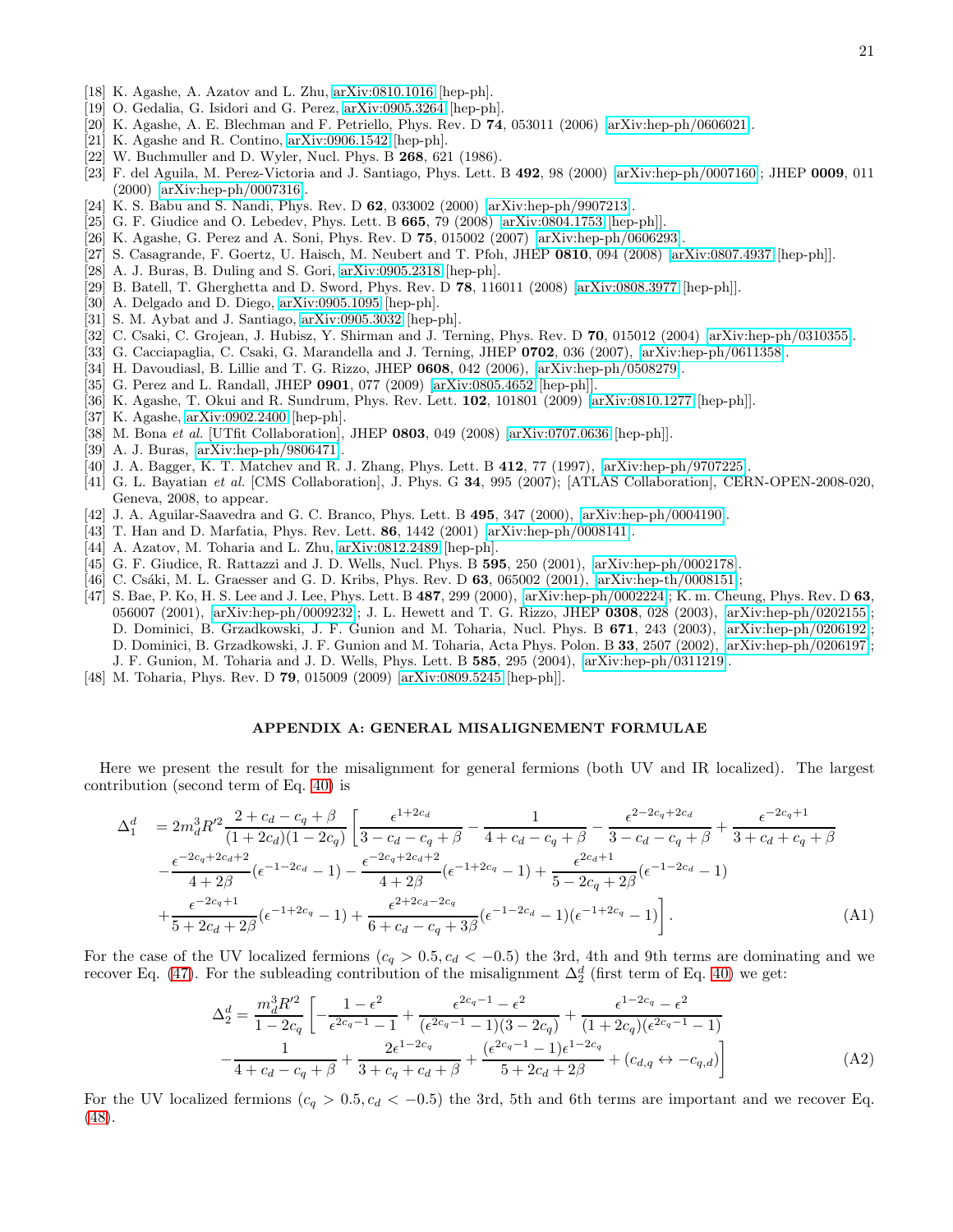#### <span id="page-21-1"></span>APPENDIX B: MISALIGNEMENT DUE TO  $v(z) \neq h(z)$

In this section we discuss the possible flavor violation coming from the the misalignment between the physical Higgs profile and the Higgs vev profile. The profile of the KK Higgs modes are given by [\[33\]](#page-20-12)

<span id="page-21-2"></span>
$$
h_m(z) = Bz^2(Y_{1+\beta}(mR)J_{\beta}(mz) + J_{1+\beta}(mR)Y_{\beta}(mz)).
$$
\n(B1)

where the mass of the KK mode is determined by the boundary conditions. Then for the lightest mode (physical Higgs) we can expand the Bessel functions using  $(m \ll 1/z)$ 

$$
h(z) = A(m_H) z^{2+\beta} \left( 1 - \frac{m_H^2 z^2}{4(\beta + 1)} \right)
$$
 (B2)

where the constant  $A(m_H)$  is fixed by requiring the Higgs profile normalization. One can see that in the limit  $(m_H = 0)$ , the profiles of the physical Higgs and the profile of its vev become proportional to each other. Then, the normalization constants of the Higgs field and the Higgs vev,  $A(m_H)$  and  $V(\beta)$  (Eq. [22\)](#page-4-2), will be related by

$$
A(m_H)|_{m_H=0} \equiv A(0) = \frac{V(\beta)}{v_4}
$$
 (B3)

and so the profile of the Higgs will be given by

$$
h(z) = A(0)z^{2+\beta} \left[ 1 + \frac{m_H^2 R'^2}{2(4+\beta)} - \frac{m_H^2 z^2}{4(1+\beta)} + O\left( (m_H^2 R'^2)^2 \right) \right]
$$
  
=  $\frac{v(z)}{v_4} \left[ 1 + \frac{m_H^2 R'^2}{2(4+\beta)} - \frac{m_H^2 z^2}{4(1+\beta)} + O\left( (m_H^2 R'^2)^2 \right) \right].$  (B4)

This will lead to a new contribution to the shift  $\Delta^d$ 

$$
\Delta_3^d = -m_d(m_H^2 R^2) \left[ \frac{1}{2(4+\beta)} - \frac{2+\beta+c_d-c_q}{4(1+\beta)(4+\beta+c_d-c_q)} \right],
$$
\n(B5)

but one can see that in the limit  $\beta \to \infty$  this contribution decouples. Moreover, even for finite  $\beta$ , the numerical size of this type of flavor misalignment is small.

## <span id="page-21-0"></span>APPENDIX C: CONVERGENT INFINITE SUM IN THE MASS INSERTION APPROXIMATION

In this appendix, we address again the "contradiction" between the mass insertion approximation and the 5D calculation when the Higgs is on the IR brane. We will prove that one can obtain the result of Eq. [67](#page-9-2) from direct calculations of the Feynman diagrams in the insertion approximation.

Naively, the importance of the  $Y_2$  term looks counterintuitive because the profiles  $q_R, d_L$  do vanish at IR brane. Indeed if one follows the insertion approximation (see Fig. [1\)](#page-3-0) then the coupling between  $q_R^{KK}$ ,  $d_L^{KK}$  and the Higgs vanish, so there will be no contribution to fermion masses and Yukawa couplings out of that diagram. However there is a subtlety in this approach, since we are expanding in KK modes by using the profiles for the case  $\langle H \rangle = 0$ . This means that after electroweak symmetry breaking, we should include the mixing between the whole tower of KK modes induced by a nonzero Higgs vev. Naively the heavier KK modes should decouple so that their contribution should not qualitatively affect the final result. But this appears not to be the case.

For simplicity we will start our discussion from the case of a flat extra dimension. Now, the fermion profiles are given by sine and cosine functions instead of Bessel functions, and the derivation becomes much more transparent. At the same time when the Higgs is localized on one of the branes, we still have the same issue for any Yukawa coupling between odd modes and the Higgs i.e., the term  $Y_2q_Rd_L$  naively should not lead to any misalignment between fermion masses and Yukawa couplings.

The profiles of the even KK modes are given by

$$
q_L^n(d_R^n) = \frac{1}{\sqrt{\pi R}} \cos\left(\frac{nz}{R}\right), \qquad n = \pm 1, \pm 2, \dots
$$
  

$$
q_L^0(d_R^0) = \frac{1}{\sqrt{2\pi R}}
$$
 (C1)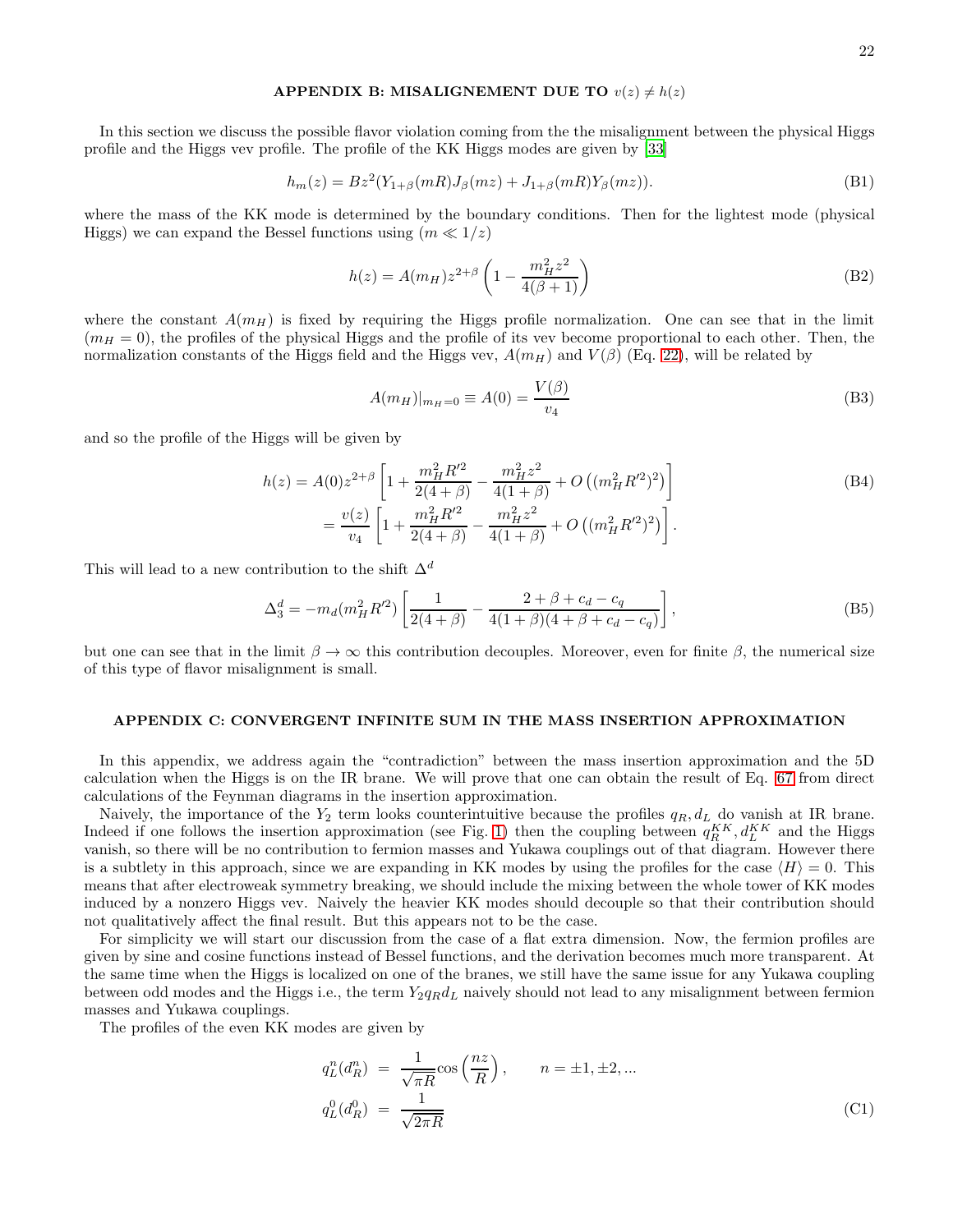and the odd KK mode profiles are

$$
q_R^n = \frac{1}{\sqrt{\pi R}} \sin\left(\frac{nz}{R}\right) \qquad n = \pm 1, \pm 2, \dots
$$
  

$$
d_L^n = -\frac{1}{\sqrt{\pi R}} \sin\left(\frac{nz}{R}\right) \qquad n = \pm 1, \pm 2, \dots
$$
 (C2)

The coupling  $Y_2HQ_RD_L\delta(y-\pi R)$  should vanish because  $Q_R$  and  $D_L$  are vanishing at  $y=\pi R$ , but in the diagram (Fig. [1\)](#page-3-0) we have to include all the KK modes, so we will have an infinite sum of zeroes, and in order to treat all the infinities accurately we will again use the rectangular regulator Eq.[\(58\)](#page-8-2) for the delta function.

Let us define the following quantities:

$$
Y_{mn}^{e} - \text{coupling between "m" and "n" even KK modes}
$$
  

$$
Y_{mn}^{o} - \text{coupling between "m" and "n" odd KK modes}
$$
 (C3)

then

$$
Y_{mn}^{e} = \frac{(-1)^{m+n}}{2\pi\varepsilon} \left[ \frac{\sin\left(\frac{(n-m)\varepsilon}{R}\right)}{n-m} + \frac{\sin\left(\frac{(n+m)\varepsilon}{R}\right)}{n+m} \right] = \frac{(-1)^{n+m}}{2\pi R} \left[ 1 + O\left((n,m)^2 \left(\frac{\varepsilon}{R}\right)^2\right) \right],
$$
  

$$
Y_{mn}^{o} = -\frac{(-1)^{m+n}}{2\pi\varepsilon} \left[ \frac{\sin\left(\frac{(n-m)\varepsilon}{R}\right)}{n-m} - \frac{\sin\left(\frac{(n+m)\varepsilon}{R}\right)}{n+m} \right] = -\frac{(-1)^{n+m}}{3\pi R} \left(\frac{\varepsilon}{R}\right)^2 mn \left[ 1 + O\left((n,m)^4 \left(\frac{\varepsilon}{R}\right)^4\right) \right] \quad (C4)
$$

In a similar way one can calculate the coupling between the  $0$  and the *n*-th even KK modes:

$$
Y_{0n}^e = Y_1 \frac{(-1)^n}{\pi \sqrt{2\varepsilon}} \frac{\sin\left(\frac{n\varepsilon}{R}\right)}{n} = Y_1 \frac{(-1)^n}{\pi \sqrt{2R}} \left[1 + O\left(\frac{n\varepsilon}{R}\right)\right]
$$
(C5)

As we said before to find the  $O(v^3 R'^2)$  misalignment between fermion masses and Yukawa couplings, it is sufficient to consider the contribution of the diagram with three Higgs insertions (see Fig. [1\)](#page-3-0) and sum over all KK modes. However, for KK modes with  $|n|, |m| \geq R/\varepsilon$ , the sinusoidal oscillation of the odd wavefunction inside the Higgs profile will tend to make the  $Y_{m,n}^o$  coupling vanish. Thus we need to sum up  $|n|, |m|$  only up to ~  $R/\varepsilon$ , and the estimate of that sum will be:

$$
\Delta_1^d \sim v^2 \sum_{|n|,|m|=1}^{R/\varepsilon} Y_{0n}^e \frac{R}{n} Y_{nm}^o \frac{R}{m} Y_{0m}^e
$$

$$
\sim \frac{Y_1^2 Y_2 v^2}{R} \sum_{n,m=1}^{R/\varepsilon} \left(\frac{\varepsilon}{R}\right)^2
$$
(C6)

One can see that all of the terms up to  $n \leq R/\varepsilon$  are of the same order, and so the sum should be finite and proportional to  $\frac{Y_1^2 Y_2 v^2}{R}$  $\frac{r_2 v}{R}$ . Exact resummation gives us

$$
\Delta_1^d = \frac{Y_1^2 Y_2 v^3}{6\pi R} \tag{C7}
$$

It is important to mention that to account for the flavor mixing effects one has to sum at least the first  $R/\varepsilon$  terms. And the lightest mode is an admixture of the zero mode and the first  $R/\varepsilon$  KK modes. This should not be surprising because the zero Higgs vev expansion should include all KK modes up to the value of the cutoff and the cutoff is related to the inverse of the Higgs wavefunction width. In our case the width of the Higgs profile is  $\varepsilon$  so we have to sum all the modes with masses up to  $1/\varepsilon$ .

In the case of the warped geometry things become a little bit more complicated, because the sine and cosine are replaced by the Bessel functions:

$$
f^{e}(z, m_{n}) = (Rz)^{5/2} \frac{1}{N\sqrt{R\ln(R'/R)}} [J_{\alpha}(m_{n}z) + b_{\alpha}(m_{n})Y_{\alpha}(m_{n}z)]
$$
  

$$
f^{e}(z, m_{n}) = (Rz)^{5/2} \frac{1}{N\sqrt{R\ln(R'/R)}} [J_{\alpha-1}(m_{n}z) + b_{\alpha}(m_{n})Y_{\alpha-1}(m_{n}z)]
$$
(C8)